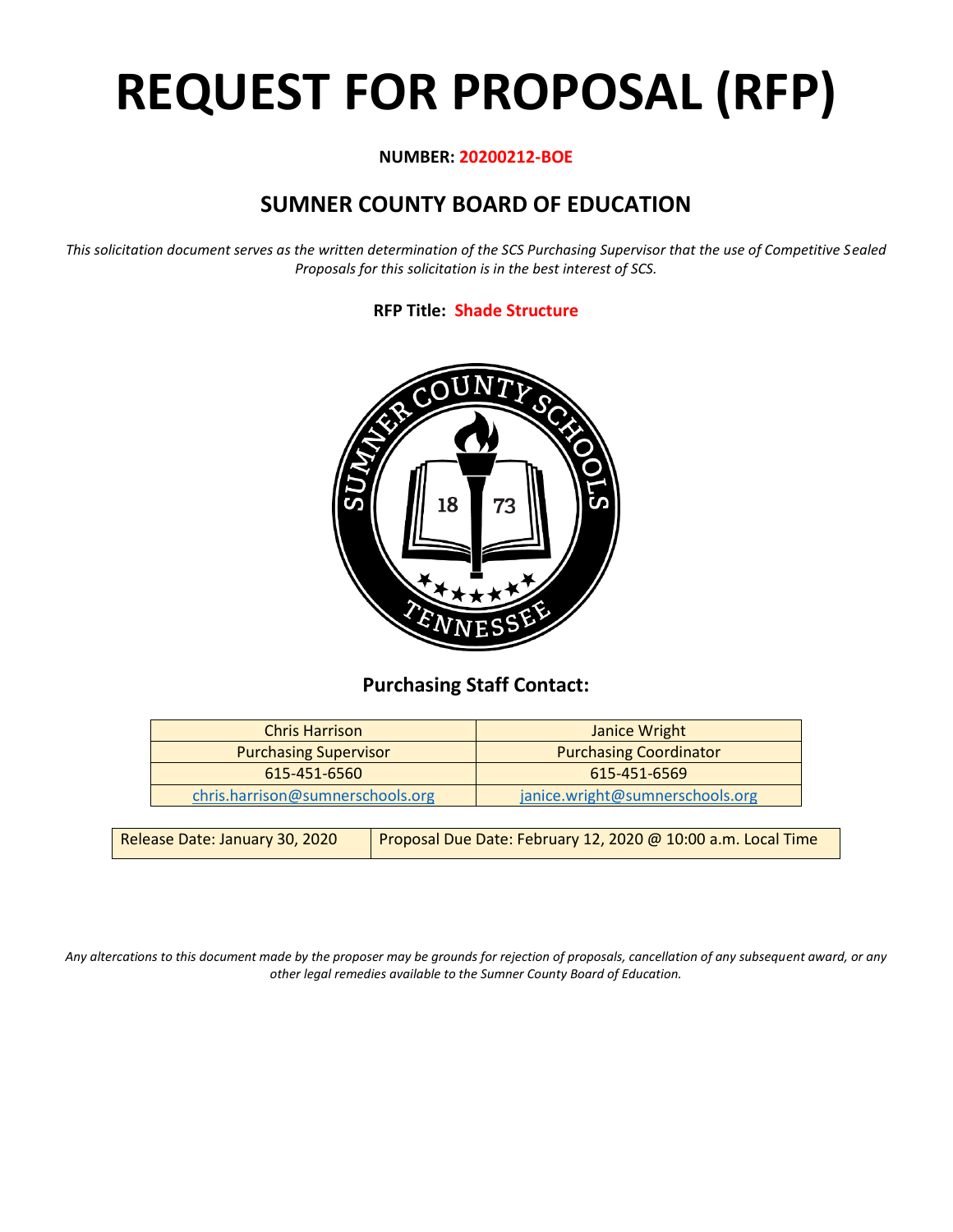## **NOTICE TO PROPOSERS**

There may be one or more amendments to this RFP. In order to receive communication for any such amendments issued specifically to this RFP, the proposer must provide a Notice of Intent to Propose to the Sumner County Board of Education (SCS) Purchasing Department. The proposer must utilize this form when submitting notice. The notice may be sent by email to: Purchasing Office, purchasing@sumnerschools.org. SCS will send amendments only to those proposers which complete and return this information by the deadline list in the RFP Schedule of Events (Section 4).

| <b>RFP Number:</b>      | 20200212-BOE Shade Structure                                                                                         |
|-------------------------|----------------------------------------------------------------------------------------------------------------------|
| Company Name:           |                                                                                                                      |
| <b>Mailing Address:</b> |                                                                                                                      |
|                         |                                                                                                                      |
|                         |                                                                                                                      |
| Phone Number:           |                                                                                                                      |
| <b>Contact Person:</b>  |                                                                                                                      |
| <b>Email Address:</b>   |                                                                                                                      |
|                         |                                                                                                                      |
| Authorized Signature    | <u> 2000 - Jan James James Jan James James James James James James James James James James James James James Jam</u> |
| <b>Printed Name</b>     |                                                                                                                      |
| Date                    |                                                                                                                      |

Emailed amendments will be sent in a Microsoft Word (Office for Windows) or Portable Document Format (pdf) format. Any alterations to the document made by the proposer may be grounds for rejection of proposal, cancellation of any subsequent award or any other legal remedies available to the Sumner County Board of Education.

Amendments will also be posted on the SCS website **https://sumnerschools.org/index.php/current-bids-and-rfps** and attached to the solicitation listing as a PDF or WORD file. Check the particular solicitation on the Current Bids and RFPs webpage for any posted amendments.

By completing and returning this form, the Proposer has expressed its intent to provide a proposal for **20200212-BOE Shade Structure.**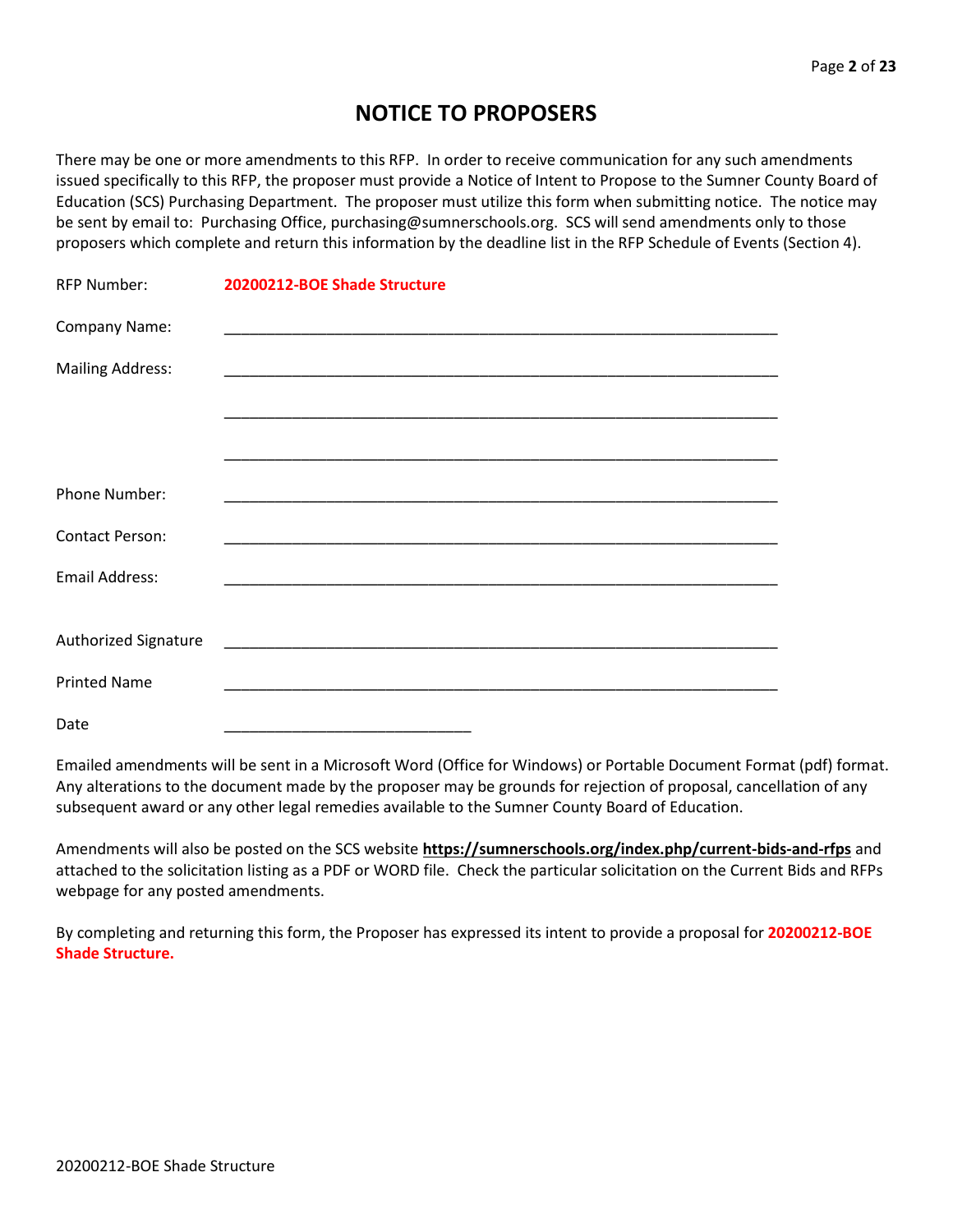## **TABLE OF CONTENTS**

- 1. Introduction/Overview
	- 1.1. Purpose
	- 1.2. Contact Information
- 2. Requirements
	- 2.1. Scope of Work/Specifications
	- 2.2. Contactor Obligations
- 3. Source Selection and Contract Award
- 4. Schedule of Events
- 5. Instructions for Proposal
	- 5.1. Required Forms
	- 5.2. New Vendors
	- 5.3. Acknowledgement of Insurance Requirements
	- 5.4. Clarification and Interpretation of RFP
	- 5.5. Proposal Package
	- 5.6. Delivery of Proposals
	- 5.7. Evaluation of Proposals
	- 5.8. Request for Clarification of Proposals
	- 5.9. Protests
- 6. Attachments
	- 6.1. Contact Information
	- 6.2. Bid Form/Certification
	- 6.3. References
	- 6.4. Certification Regarding Debarment or Suspension
	- 6.5. Condition of Submitting Proposal
	- 6.6. Statement of Non-Collusion
	- 6.7. Attestation Re Personnel
	- 6.8. Drug Free Workplace Affidavit
	- 6.9. IRS Form W-9
		- \**An online, fillable version can be found at https://www.irs.gov/pub/irs-pdf/fw9.pdf*
	- 6.10. Standard Terms & Conditions
	- 6.11. Vendor Checklist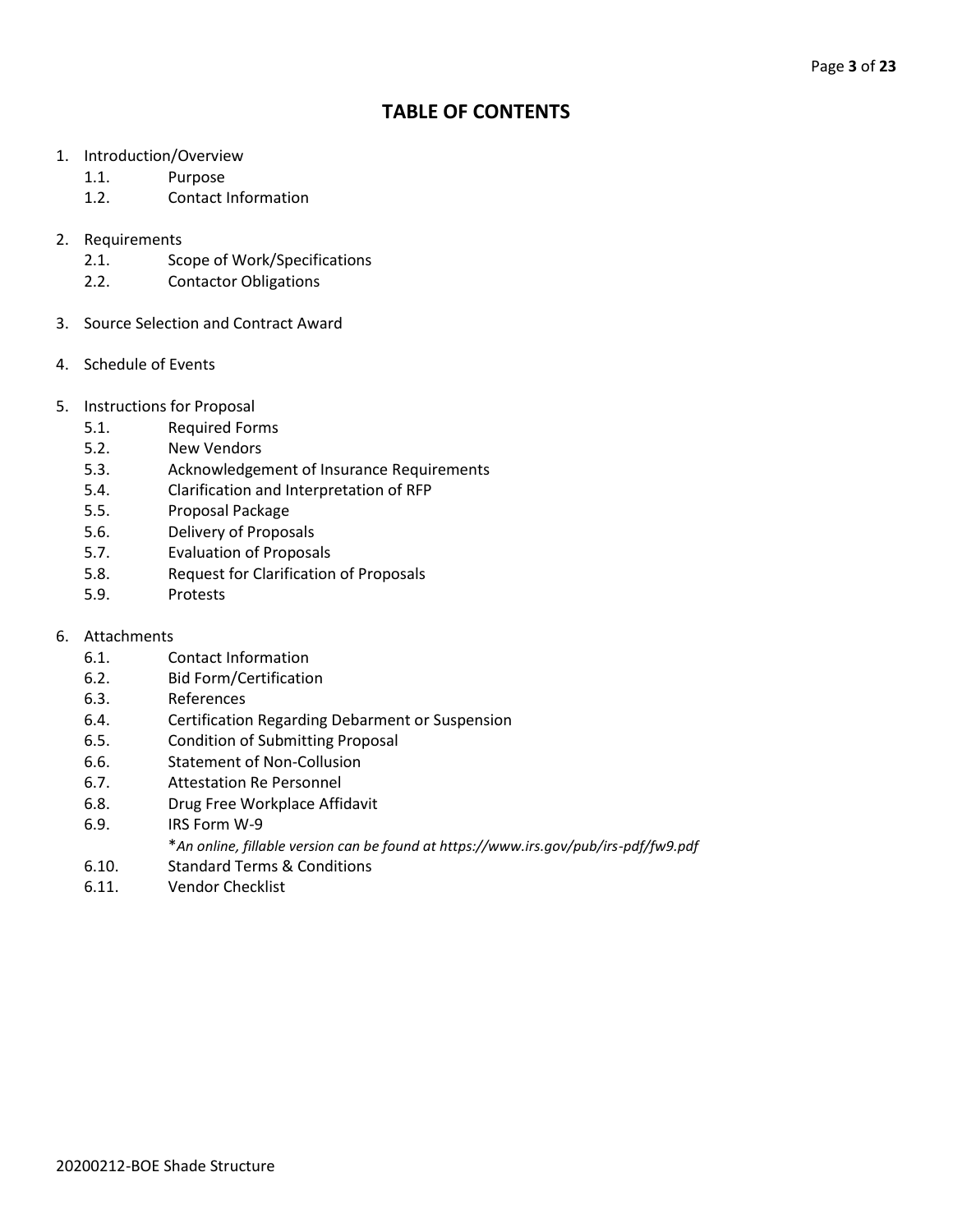#### 1. Introduction/Overview

#### 1.1. Purpose

The Sumner County Board of Education (SCS) is requesting sealed proposals to secure pricing for the installation of shade structures for the district, as specified herein.

#### 1.2. Contact Information

Unauthorized contact regarding this RFP with employees or officials of SCS other than the Purchasing Supervisor named below may result in disqualification from this procurement process.

Interested parties must direct all communication regarding this RFP to the Purchasing Supervisor, who is SCSs only official point of contact for this RFP.

| <b>RFP Procedures</b>            |
|----------------------------------|
| Chris Harrison                   |
| <b>Purchasing Supervisor</b>     |
| 1500 Airport Road                |
| Gallatin, TN 37066               |
| chris.harrison@sumnerschools.org |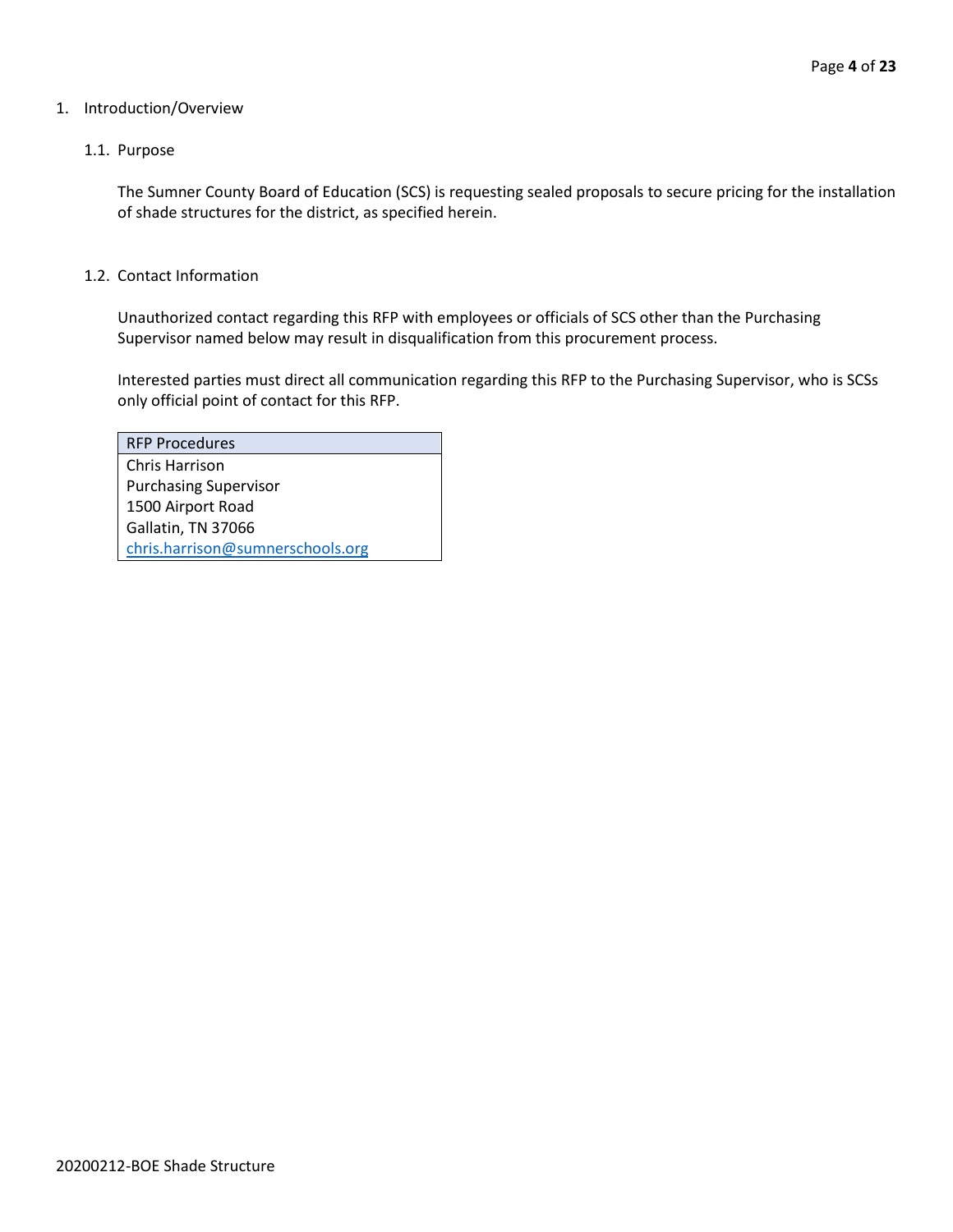#### 2. Requirements

#### 2.1. Scope of Work / Specifications

#### • **Contract Term**

- o February 18, 2020 December 31, 2020
- $\circ$  SCS reserves the right to extend the contract for subsequent terms to begin January 1 December 31. No more than four (4) extensions will be allowed.
- o The Contractor shall be allowed to submit a request for price increase at the time of renewal. The Contractor shall also be allowed to submit a request for price increase if, beyond the Contractor's control, the cost for materials increases. Any request for a price increase must be agreed upon by both parties.

#### **Stand Along Shade Structure**

- o SCS has selected the SportsPlay Shade Structure (Product No. 901-093) as its' preferred product. SCS shall accept responses for product that is equal to or better than the preferred product. Product information must be included for alternate product submissions.
- o Sizes
	- $\blacksquare$  12' x 20'
	- $\blacksquare$  18' x 20'
	- $\blacksquare$  20' x 24'
	- Standard Height is 8' on the outside perimeter and 10' in the middle.

#### • **Installation**

- o BASE INSTALLATION: The Contractor shall be responsible for all installation including but not limited to: site excavation, parts and labor.
- $\circ$  ROCK CLAUSE: The Contractor may submit a request for additional installation cost if excessive rock is present at the installation site and requires extensive labor to remove. Any additional installation cost must be approved by both parties prior to installation.
- 2.2. Standard Contractor Obligations
	- Shall provide and obtain all necessary permits with Local, County, etc. agencies as required by law and as required in the Scope of Work.
	- Shall schedule all necessary inspections with Local, County, etc. agencies as required by law.
	- Shall dispose of all generated waste materials in compliance with all Local, State and Federal guidelines, regulations and requirements.
	- Shall have property trained and experienced staff to facilitate the services specified in the Scope of Work. If applicable, the Contractor shall provide documentation that staff has received the manufacturers' certification to complete the services specified in the Statement of Work.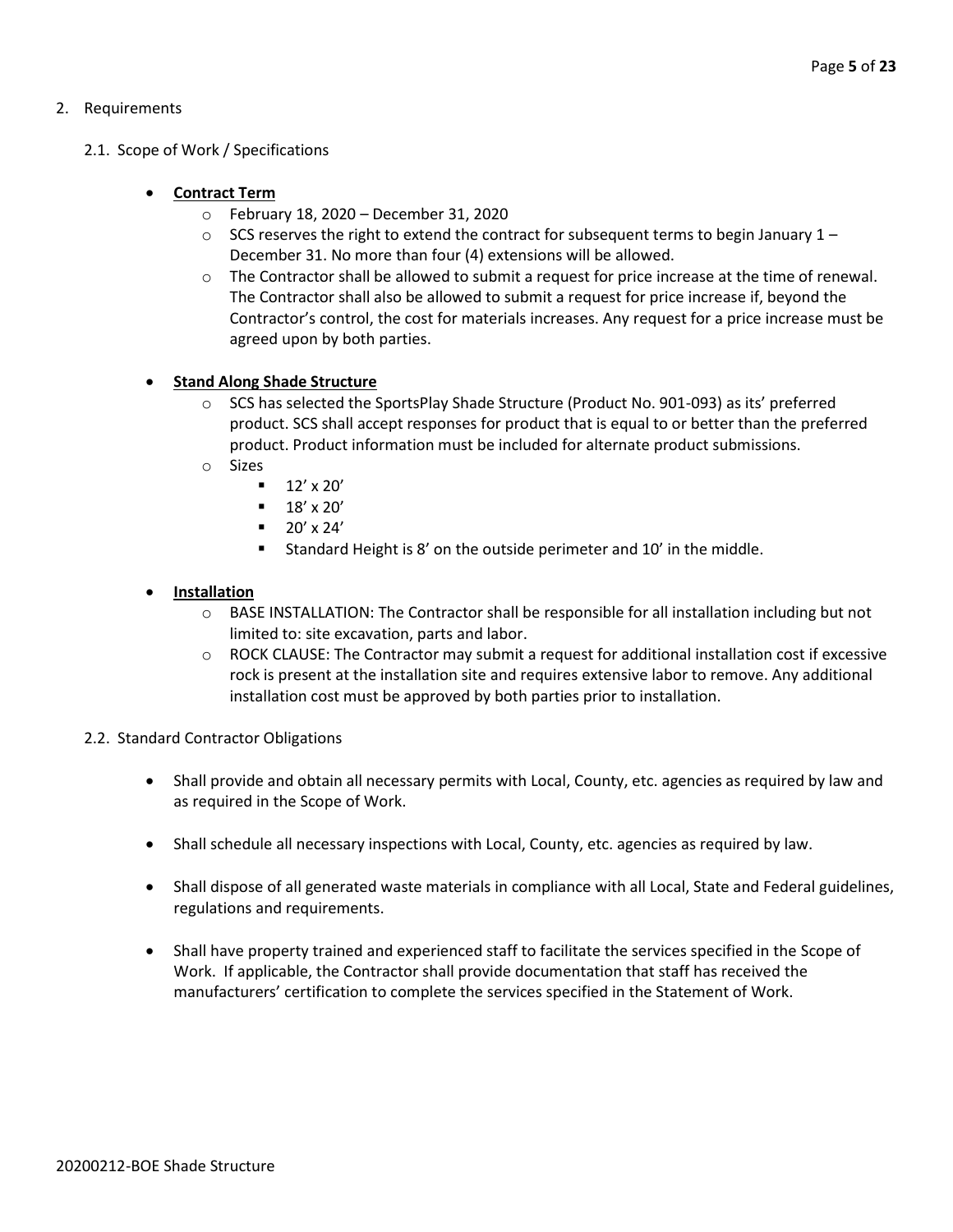- 3. Source Selection and Contract Award
	- Award(s), if made, will be made to the Responsive and Responsible proposer(s) whose proposal is most advantageous to SCS, taking into consideration price and the other evaluation criteria set forth in the RFP.
		- o General Criteria to be determined "Responsive"
			- Does the proposal include all required information, included completed attachment forms and affidavits?
			- Was the proposal delivered on or before the stated deadline? Did it include the required number of copies (hard & electronic)?
		- o General Criteria to be determined "Responsible"
			- Does the Proposer demonstrate an understanding of SCSs needs and proposed approach to the project?
			- Does the Proposer possess the ability, capacity, skill and financial resources to provide the service?
			- Can the Proposer take upon itself the responsibilities set forth in the RFP and produce the required outcomes in a timely fashion?
			- **■** Does the Proposer have the character, integrity, reputation, judgement, experience and efficiency required for the project?
	- SCS reserves the right to enter into discussions with Proposers which have submitted proposals determined to be reasonably like of being considered for selection to assure a full understanding of and responsiveness to the RFP requirements. Every effort shall be afforded to assure fair and equal treatment with respect to the opportunity for discussion and/or revision of their respective proposals.
	- Upon mutual agreement by both parties, SCS shall grant the right to extend the terms, conditions and prices of contract(s) awarded from this RFP to other Institutions (such as State, Local and/or Public Agencies) who express an interest in participating in any contract that results from this RFP. Each of the "piggyback" Institutions will issue their own purchasing documents for purchase of the goods/services. Proposer agrees that SCS shall bear no responsibility or liability for any agreements between Proposer and the other Institution(s) who desire to exercise this option.

#### 4. Schedule of Events

| <b>RFP Issued</b>              | January 30, 2020                          |
|--------------------------------|-------------------------------------------|
| <b>RFP Submission DEADLINE</b> | February 12, 2020 @ 10:00 a.m. Local Time |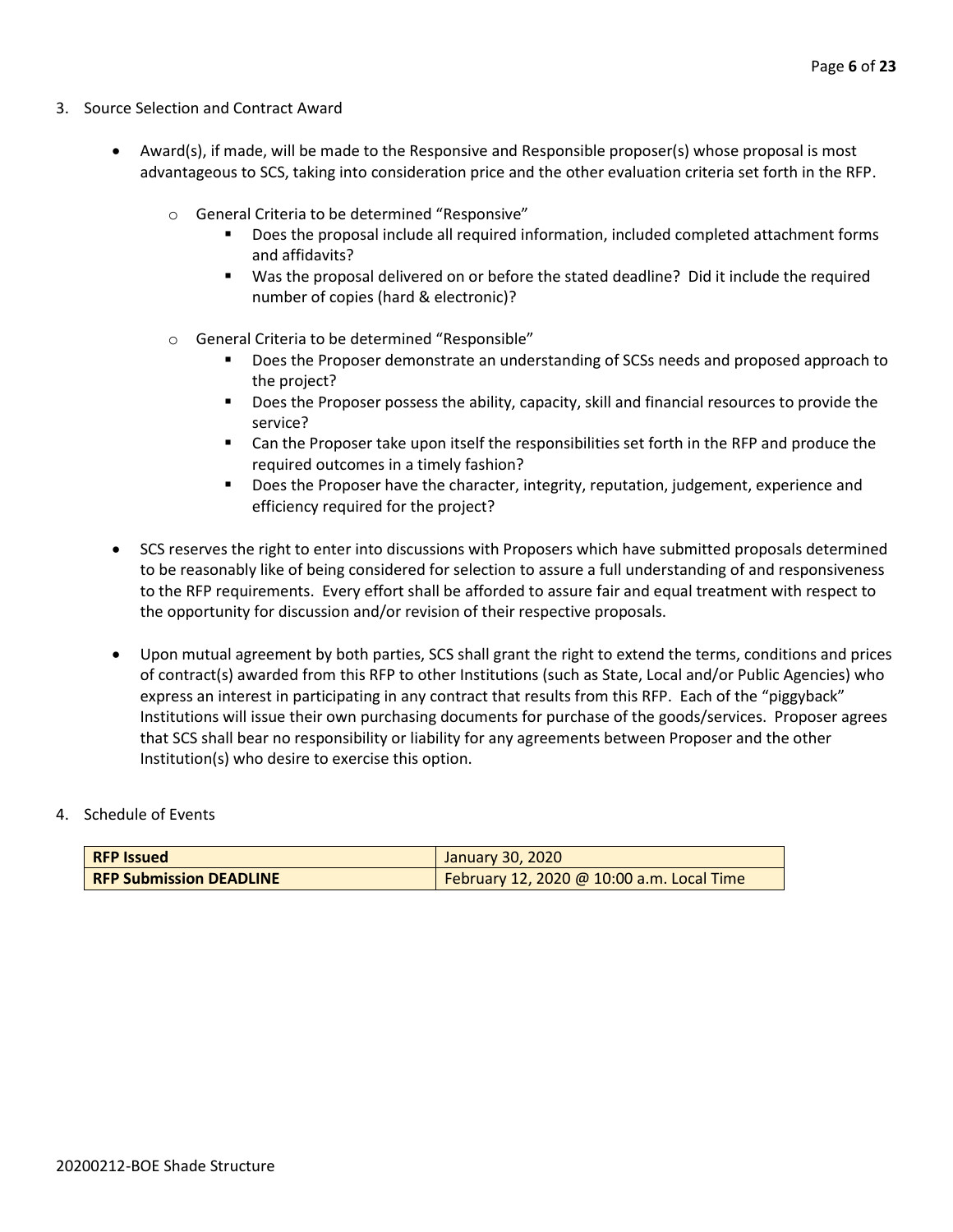#### 5. Instructions for Proposal

#### 5.1. Required Forms

- Proposer must complete and submit the Attachments in Section 6. Attachments may be omitted depending on the RFP requirements. Refer to the Table of Contents for omitted Attachments.
- Evidence of a valid State of Tennessee Business License and/or Sumner County Business License.
- For all vendors with annual purchases in excess of \$50,000; a Sumner County Business License must be on file with the SCS Finance Department. Evidence of the license must be provided within ten (10) working days following notification of award; otherwise, SCS may rescind its acceptance of the Proposer's proposal.
- Copy of State of Tennessee License (if applicable) in respective field.
- If applicable, the Proposer must include a copy of the contract(s) the Proposer will submit to be signed.

#### 5.2. New Vendors

- To comply with Internal Revenue Service requirements, all vendors who perform any type of service are required to have a current IRS Form W-9 on file with the SCS Finance Department. It is a mandatory requirement to complete the IRS Form W-9 (Attachment 6.9) included in this RFP.
- To comply with the **Tennessee Lawful Employment Act (50-1-702 and 50-1-703)**, non-employees (individuals paid directly by the employer in exchange for the individual's labor or services) must have on file one (1) of the following documents:
	- o A valid Tennessee driver's license or photo identification;
	- $\circ$  A valid driver's license or photo identification from another state where the license requirements are at least as strict as those in Tennessee;
	- o A birth certificate issued by a U.S. state, jurisdiction or territory;
	- o A U.S. government issued certified birth certificate;
	- o A valid, unexpired U.S. passport;
	- o A U.S. certificate of birth abroad (DS-1350 or FS-545)
	- o A report of birth abroad of a U.S. citizen (FS-240);
	- o A certificate of citizenship (N560 or N561);
	- o A certificate of naturalization (N550, N570 or N578);
	- o A U.S citizen identification card (I-197 or I-179); or
	- $\circ$  Valid alien registration documentation or other proof of current immigration registration recognized by the United States Department of Homeland Security that contains the individual's complete legal name and current alien admission number or alien file number (or numbers if the individual has more than one number).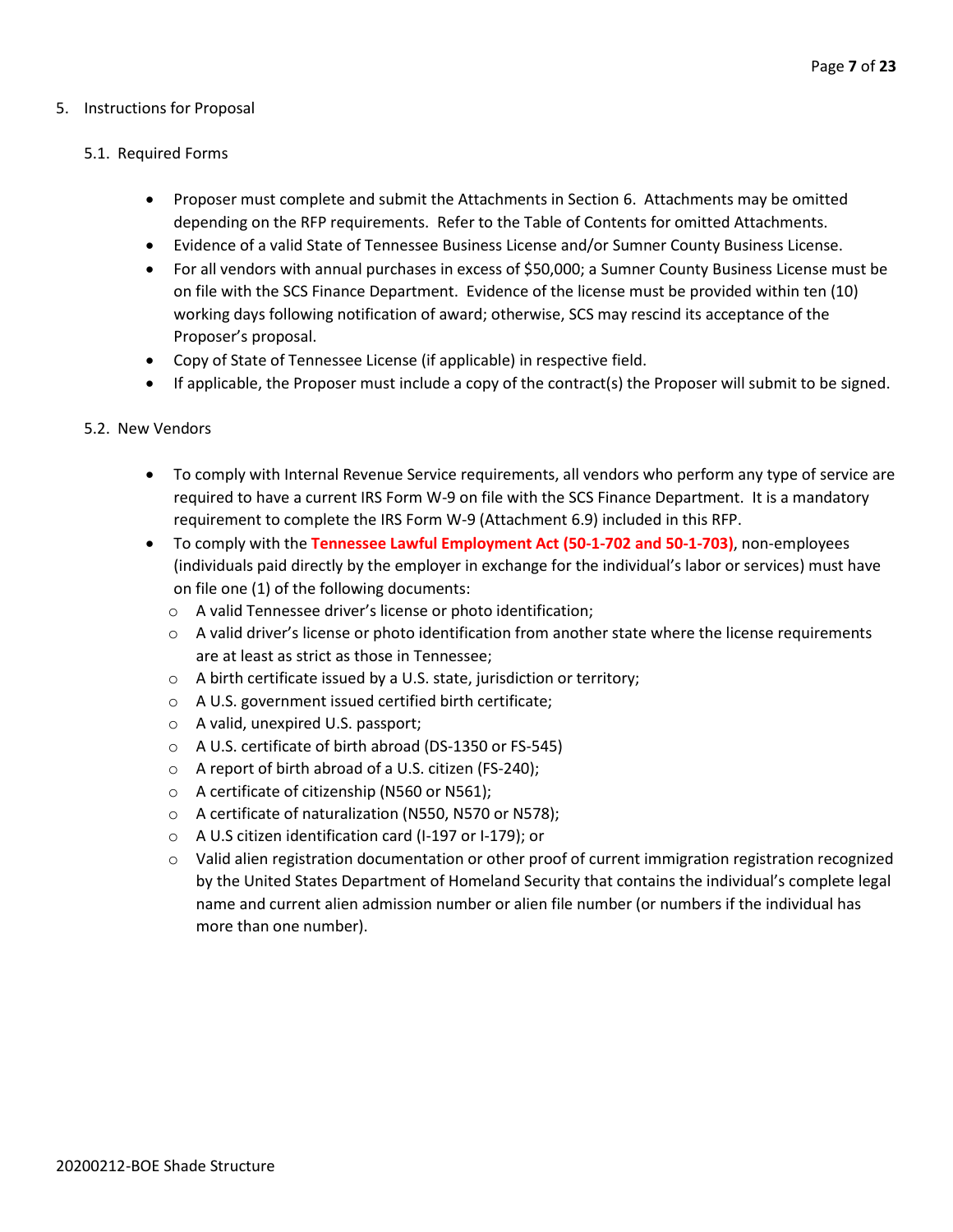5.3. Acknowledgement of Insurance Requirements

By submitting a proposal, Proposer acknowledges that it has read and understands the insurance requirements for the proposal. The Proposer who may have employees, contractors, subcontractors or agents working on SCS properties shall carry current certificates for general and professional liability insurance and for workers' compensation as indicated below. The owner or Principal of each Proposer must also be insured by workers' compensation if they perform any of the services on SCS properties. There will be no exceptions to the insurance requirement. Proposer also understands that the evidence of required insurance must be submitted within fifteen (15) working days following notification of its offer being accepted; otherwise, SCS may rescind its acceptance of the Proposers proposal.

• **General Liability**

| <b>General Aggregate</b> | \$2,000,000 |
|--------------------------|-------------|
| <b>Each Occurrence</b>   | \$1,000,000 |

#### • **Workers Compensation**

| <b>Workers Compensation</b> | <b>Tennessee Statutory Limits</b> |
|-----------------------------|-----------------------------------|
| <b>Employer's Liability</b> | \$500,000                         |

5.4. Clarification and Interpretation of RFP

The words "must" and "shall" in the RFP indicate mandatory requirements. Taking exception to any mandatory requirement shall be considered grounds for rejection. There are other requirements that SCS considers important but not mandatory. It is important to respond in a concise manner to each section and submit an itemized list of all exceptions.

#### 5.5. Proposal Package

The package containing the proposal must be sealed and clearly marked on the outside of the package:

#### **"20200212-BOE Shade Structure" DO NOT OPEN**

All sealed proposals packages must include all of the following. Any sealed proposals are subject to rejection as non-conforming if any applicable item is not included.

- One (1) Complete Original
- Original Signature on Original Proposal. NO copied or digital signatures.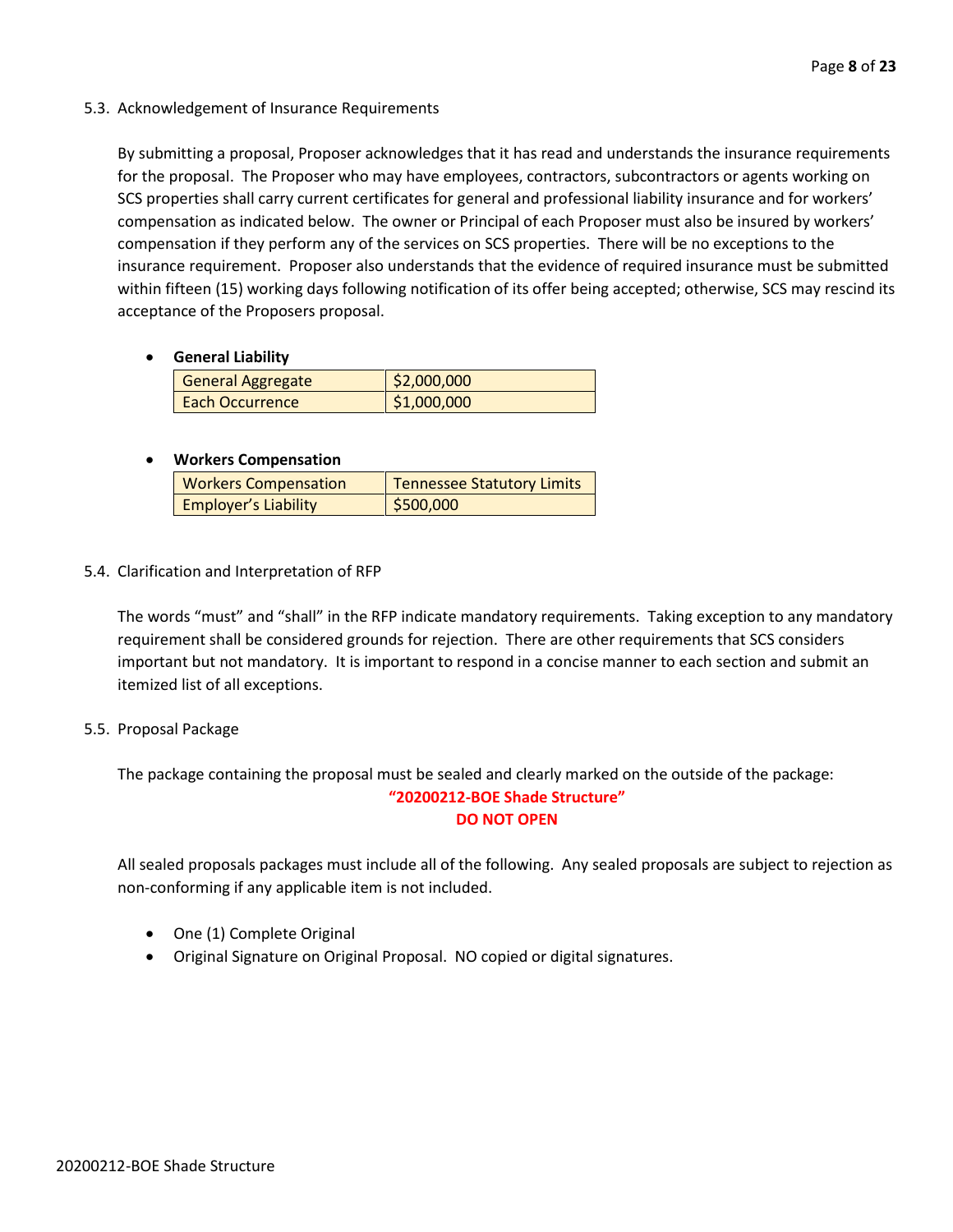The outside of the proposal package must be labeled as follows (if applicable) per **T.C.A § 62-6-119**:

- 1. Name of Company and Principal Owner, Business License Number, Expiration Date and License Classification.
- 2. In addition to Item 1, the same is applicable to masonry contractors if the work performed is > \$100,000.
- 3. In addition to Item 1, the same is applicable to HVAC, electrical, plumbing or A/C contractors if the work performed is > \$25,000.
- 4. In addition to Item 1, the same is applicable plus the Department of Environment & Conservation License Number and Classification, applicable to geothermal contractors if the work performed is > \$25,000.
- 5. If the prime contractor performs the masonry portion of the project or any of the above listed contractor skill sets and the work performed is > \$100,000; it must be so designated.
- 6. Only one (1) contractor in each classification listed shall be written on the bid envelope.

#### 5.6. Delivery of Proposals

Sealed proposals will be accepted until **February 12, 2020 @ 10:00 a.m. Local Time**. Proposals received after that time will be deemed invalid. Vendors mailing proposal packages must allow sufficient time to ensure receipt of their package by the time specified. SCS shall not accept proposals via electronic transmission such as email, fax, etc. There will be no exceptions. Proposals will be opened and read aloud. The reading of the bids will begin at **10:00 a.m. Local Time**.

Due to the nature of deliveries to the SCS Support Services Facility by carriers such as UPS, FedEx and such like; the proposal package will be accepted if the date and time on the delivery confirmation are indicated to be on or before the Proposal Deadline.

| Delivery Address: | Sumner County Board of Education |
|-------------------|----------------------------------|
|                   | Attn: Purchasing Supervisor      |
|                   | 1500 Airport Road                |
|                   | Gallatin, TN 37066               |

#### 5.7. Evaluation of Proposals

The SCS Purchasing Supervisor will first examine the proposals to reject those that are clearly non-responsive to the stated requirements. Proposers who are determined to be non-responsive and/or non-responsible will be notified of this determination.

The evaluation process will include the following factors:

- Company Experience and Qualifications
	- o The nature and scope of the Proposers business.
	- o The number of years the Proposer has been licensed to do business.
	- o The number of years the Proposer has been providing the requested services.
	- o How many similarly sized or larger K-12 clients have you contract with?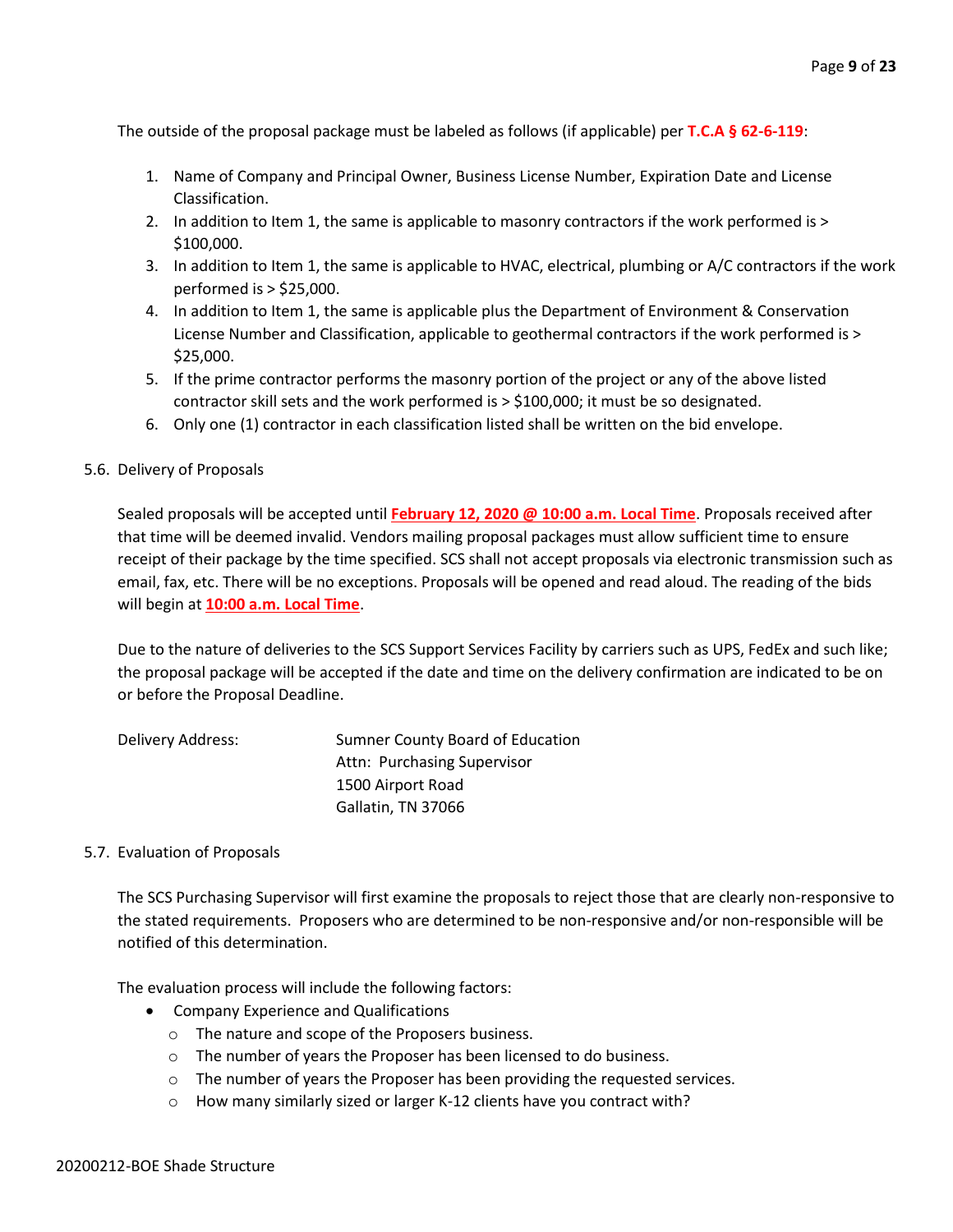- Compensation/Price Data
	- o Address all costs associated with performance of the contracted services.
- Past Performance and References
	- o Provided a minimum of three (3) client references for similar projects in size and scope successfully completed by Proposer within the last three (3) years. Attachment 6.3.
	- $\circ$  SCS may also consider other sources of pertinent past performance information, including the districts own experience with the Proposer.
- 5.8. Request for Clarification of Proposals

Requests for clarification of proposals shall be distributed by the Purchasing Supervisor in writing (or email).

#### 5.9. Protests

In the event that any interested party finds any part of the listed specifications, terms or conditions to be discrepant, incomplete or otherwise questionable in any respect; it shall be the responsibility of the concerned party to notify the SCS Purchasing Office of such matters immediately upon receipt of the RFP. All notifications must be sent to the Purchasing Supervisor via email at [purchasing@sumnerschools.org.](mailto:purchasing@sumnerschools.org)

Any actual or prospective Proposer who is aggrieved in connection with the RFP or award of a contract may protest to the Purchasing Supervisor and/or the Sumner County Board of Education at its regularly scheduled meeting.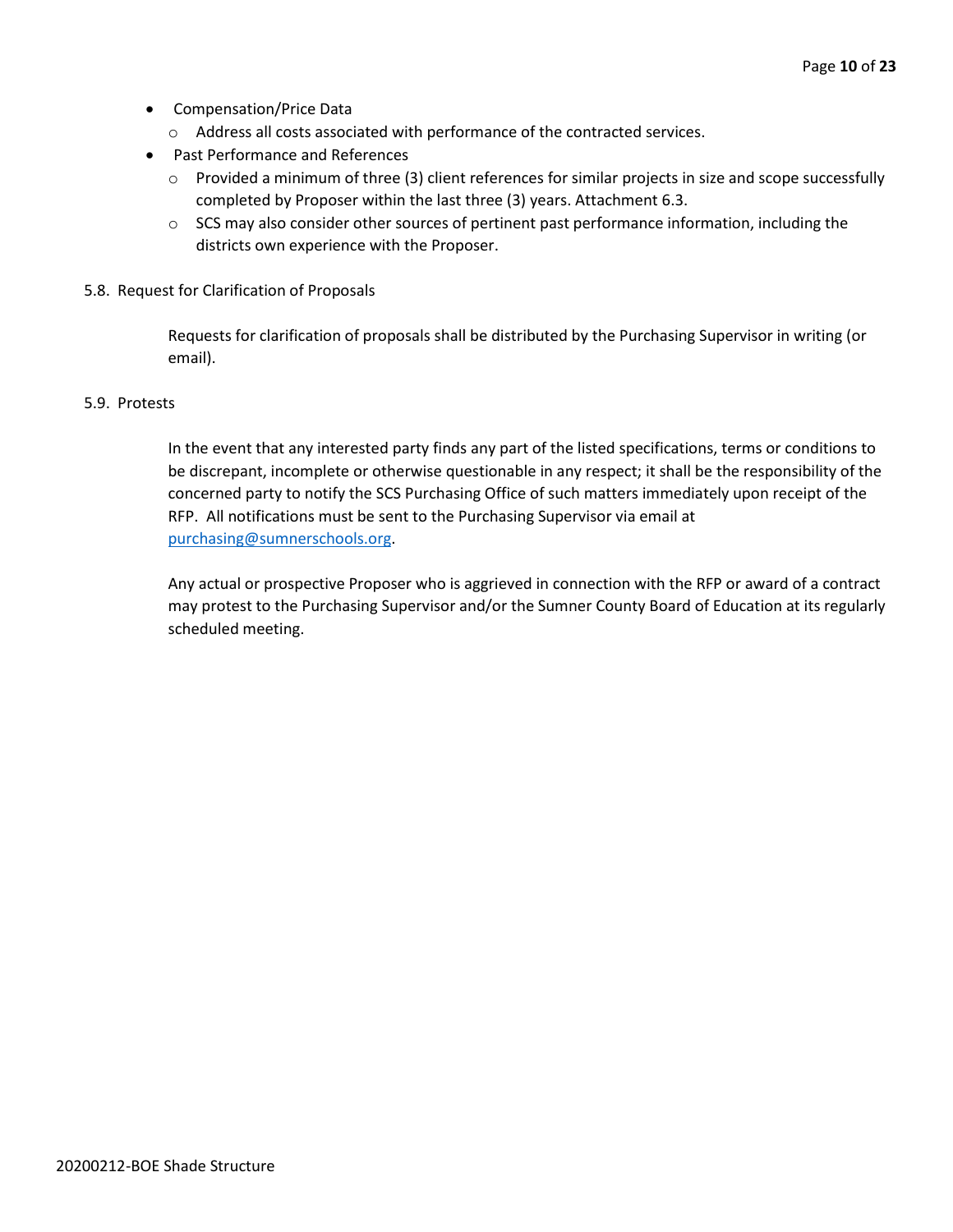#### **ATTACHMENT 6.1 - Contact Information**

| <b>Company Legal Name:</b>                 |          |  |
|--------------------------------------------|----------|--|
| <b>Company Official Address:</b>           |          |  |
|                                            |          |  |
| Company Web Site (URL):                    |          |  |
|                                            |          |  |
|                                            |          |  |
| Contact Person for project administration: |          |  |
|                                            |          |  |
|                                            |          |  |
|                                            |          |  |
|                                            | (office) |  |
|                                            |          |  |
|                                            | (mobile) |  |
|                                            |          |  |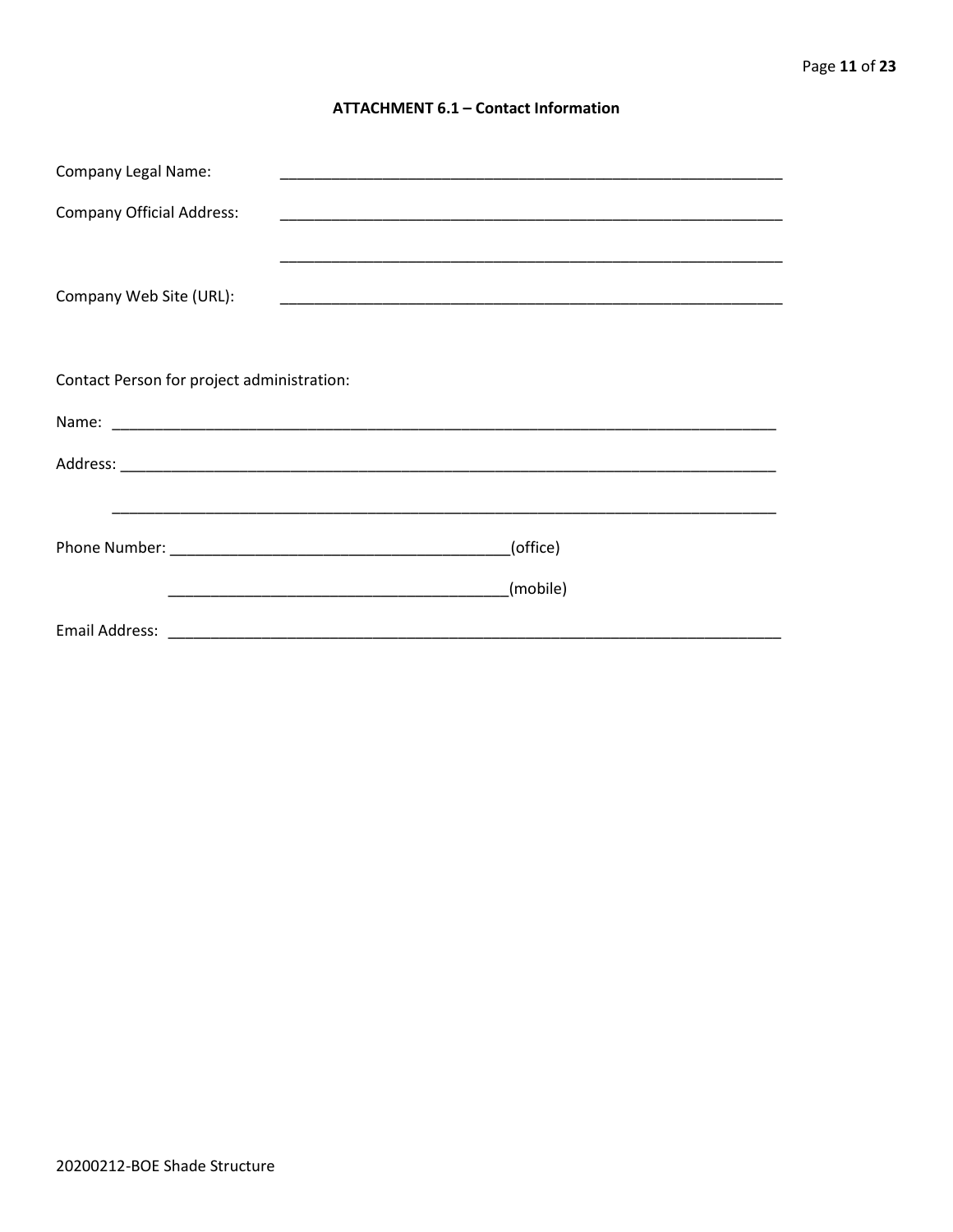

Attn: Purchasing Supervisor 1500 Airport Road Gallatin, TN 37066

#### **ATTACHMENT 6.2 – Bid Form/Certification 20200212-BOE Shade Structure**

Date \_\_\_\_\_\_\_\_\_\_\_\_\_\_\_\_\_\_\_\_\_\_\_\_\_\_\_\_\_\_\_\_

| <b>SIZE</b> | <b>UNIT PRICE</b> | <b>INSTALLATION</b> | <b>FREIGHT</b> | <b>TOTAL COST</b> |
|-------------|-------------------|---------------------|----------------|-------------------|
| 12' x 20'   |                   |                     |                |                   |
| 18' x 20'   |                   |                     |                |                   |
| 20' x 24'   |                   |                     |                |                   |

*\*The Installation cost above represents the base price for installation.*

Authorized Signature \_\_\_\_\_\_\_\_\_\_\_\_\_\_\_\_\_\_\_\_\_\_\_\_\_\_\_\_\_\_\_\_\_\_\_\_\_\_\_\_\_\_\_\_\_\_\_\_\_\_\_\_\_\_\_\_\_\_\_ Title \_\_\_\_\_\_\_\_\_\_\_\_\_\_\_\_\_\_\_\_\_\_\_\_\_\_\_\_\_\_\_\_\_\_\_\_\_\_\_\_\_\_\_\_\_\_\_\_\_\_\_\_\_\_\_\_\_\_\_\_\_\_\_\_\_\_\_\_\_\_\_\_\_ Printed Name \_\_\_\_\_\_\_\_\_\_\_\_\_\_\_\_\_\_\_\_\_\_\_\_\_\_\_\_\_\_\_\_\_\_\_\_\_\_\_\_\_\_\_\_\_\_\_\_\_\_\_\_\_\_\_\_\_\_\_\_\_\_\_\_\_ Vendor Legal Name \_\_\_\_\_\_\_\_\_\_\_\_\_\_\_\_\_\_\_\_\_\_\_\_\_\_\_\_\_\_\_\_\_\_\_\_\_\_\_\_\_\_\_\_\_\_\_\_\_\_\_\_\_\_\_\_\_\_\_\_ Address \_\_\_\_\_\_\_\_\_\_\_\_\_\_\_\_\_\_\_\_\_\_\_\_\_\_\_\_\_\_\_\_\_\_\_\_\_\_\_\_\_\_\_\_\_\_\_\_\_\_\_\_\_\_\_\_\_\_\_\_\_\_\_\_\_\_\_\_\_\_

(*street*) (*city, state, zip*)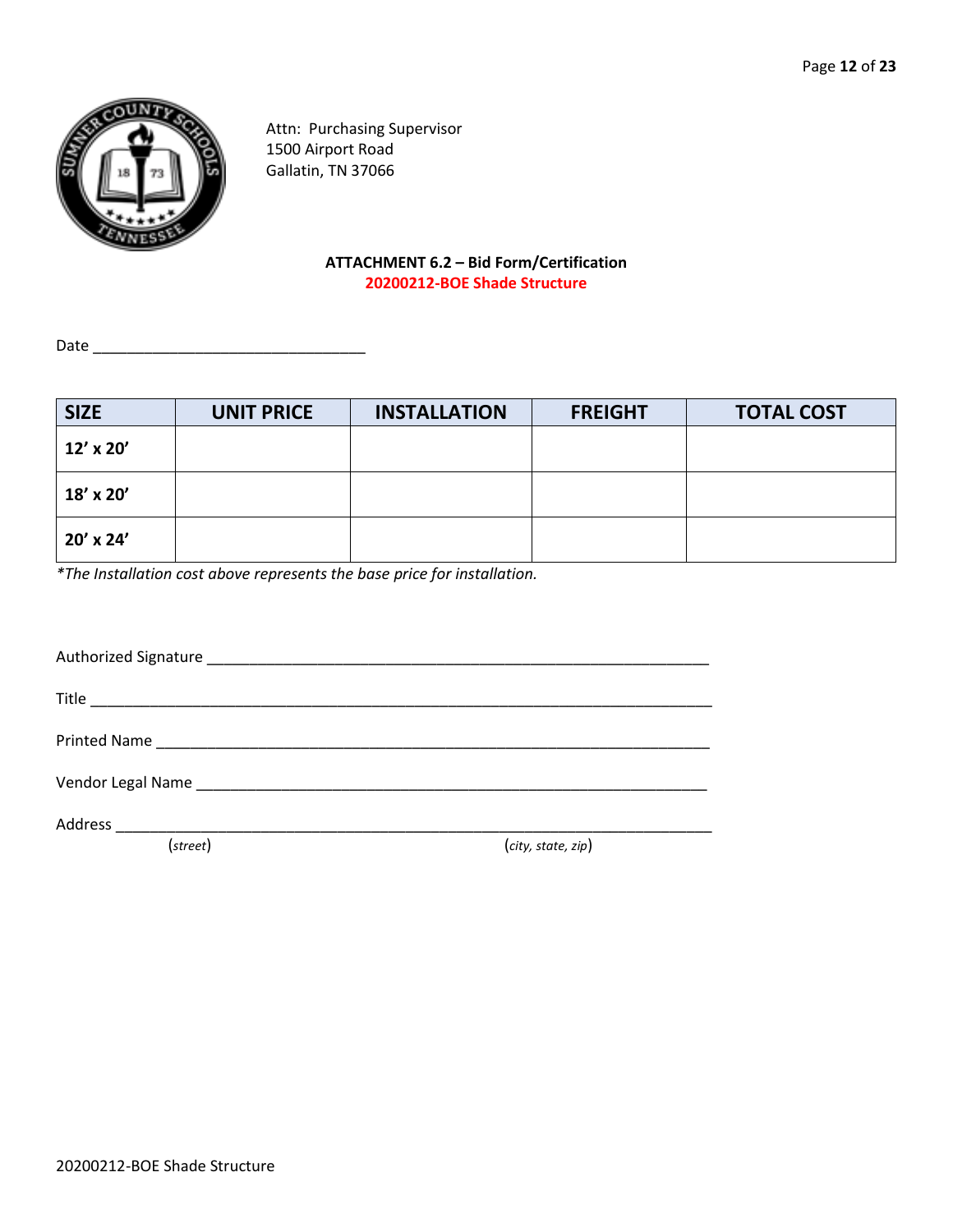#### **ATTACHMENT 6.3 - References**

| 1. |                                    |  |
|----|------------------------------------|--|
|    |                                    |  |
|    |                                    |  |
|    |                                    |  |
|    |                                    |  |
|    |                                    |  |
| 2. |                                    |  |
|    |                                    |  |
|    |                                    |  |
|    |                                    |  |
|    |                                    |  |
|    |                                    |  |
|    |                                    |  |
| 3. |                                    |  |
|    |                                    |  |
|    |                                    |  |
|    |                                    |  |
|    |                                    |  |
|    |                                    |  |
|    | 4. Project Name/Location: ________ |  |
|    |                                    |  |
|    |                                    |  |
|    |                                    |  |

\*Proposers may copy this page and submit additional references.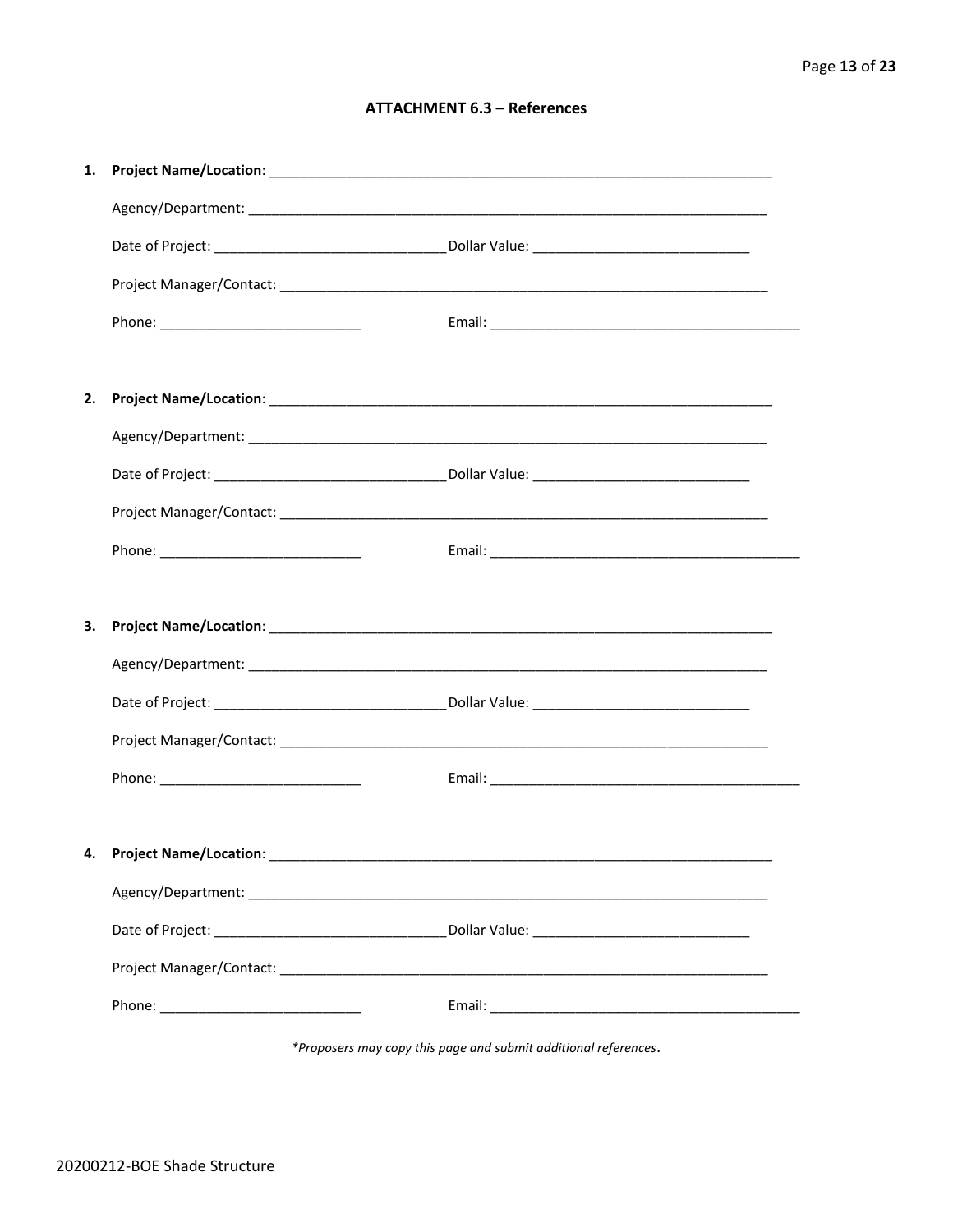#### **ATTACHMENT 6.4 – Certification Regarding Debarment or Suspension**

The prospective participant certifies, to the best of its knowledge and belief, that it and its principals:

- Are not presently debarred, suspended, proposed for debarment, declared ineligible or voluntarily excluded from participation in transactions under federal non-procurement programs by any federal department or agency;
- Have not, within the three-year period preceding the proposal, had one or more public transactions (federal, state or local) terminated for cause or default; and
- Are not presently indicated or otherwise criminally or civilly charged by a government entity (federal, state or local) and have not, within the three-year period preceding the bid, been convicted or had a civil judgement rendered against it:
	- $\circ$  For the commission of fraud or a criminal offense in connection with obtaining, attempting to obtain or performing a public transaction (federal, state or local) or a procurement contract under such a public transaction;
	- $\circ$  For the violation of federal or state antitrust statutes, including those proscribing price fixing between competitors, the allocation of customers between competitors, or bid rigging; or
	- $\circ$  For the commission of embezzlement, theft, forgery, bribery, falsification or destruction of records, making false statements, or receiving stolen property.

\_\_\_\_\_\_\_\_\_\_\_\_\_\_\_\_\_\_\_\_\_\_\_\_\_\_\_\_\_\_\_\_\_\_\_\_\_\_\_\_\_\_\_\_\_\_\_\_\_\_\_\_

I understand that a false statement on this certification may be grounds for the rejection of this proposal or the termination of the award. In addition, under 18 U.S.C. 1001, a false statement may result in a fine of up to \$10,000 or imprisonment for up to five years, or both.

Name of Participating Agency: \_\_\_\_\_\_\_\_\_\_\_\_\_\_\_\_\_\_\_\_\_\_\_\_\_\_\_\_\_\_\_\_\_\_\_\_\_\_\_\_\_\_\_\_\_\_\_\_\_\_\_\_\_\_\_\_\_\_\_\_

Name and Title of Authorized Representative: \_\_\_\_\_\_\_\_\_\_\_\_\_\_\_\_\_\_\_\_\_\_\_\_\_\_\_\_\_\_\_\_\_\_\_

Signature of Authorized Representative: \_\_\_\_\_\_\_\_\_\_\_\_\_\_\_\_\_\_\_\_\_\_\_\_\_\_\_\_\_\_\_\_\_\_\_\_\_\_\_\_\_\_\_\_\_\_\_\_\_\_\_\_

Date: \_\_\_\_\_\_\_\_\_\_\_\_\_\_\_\_\_\_\_\_\_\_\_\_\_\_\_\_

\_\_\_\_ I am unable to certify to the above statement. Attached is my explanation.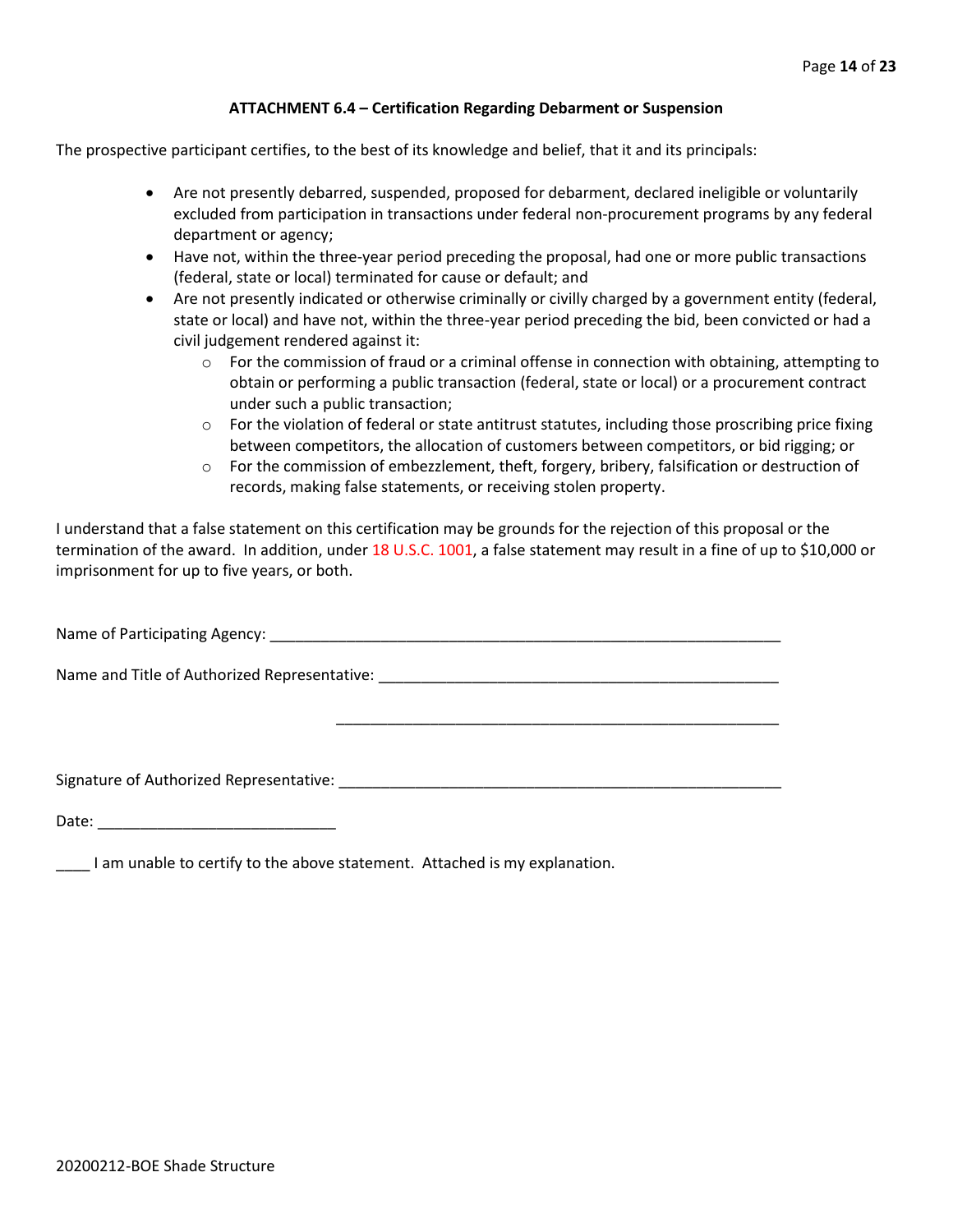#### **ATTACHMENT 6.5 – Condition of Submitting Proposal**

The undersigned Proposer has carefully examined all instructions, requirements, specifications, terms and conditions of the RFP and certifies:

- It is a reputable company regularly engaged in providing goods and/or services necessary to meet the requirements, specifications, terms and conditions of the RFP.
- All statements, information and representations prepared and submitted in response to the RFP are current, complete, true and accurate. Proposer acknowledges that the Sumner County Board of Education (SCS) will rely on such statements, information and representations in selecting the successful proposer(s).
- That the prices quoted shall be SCSs pricing for the products and/or service.
- It shall be bound by all statements, representations, warranties and guarantees made in its proposal.
- Proposer acknowledges that the contract may be canceled if any conflict of interest or appearance of a conflict of interest is discovered by SCS, in its sole discretion.
- All purchase orders must be duly authorized and executed by SCS and subject to the terms and conditions of the RFP.

| ADDRESS: |                                                     |
|----------|-----------------------------------------------------|
|          |                                                     |
|          |                                                     |
| PHONE:   | (office)<br><u> 1990 - Johann Barbara, martin a</u> |
|          | (mobile)                                            |
|          |                                                     |
| EMAIL:   |                                                     |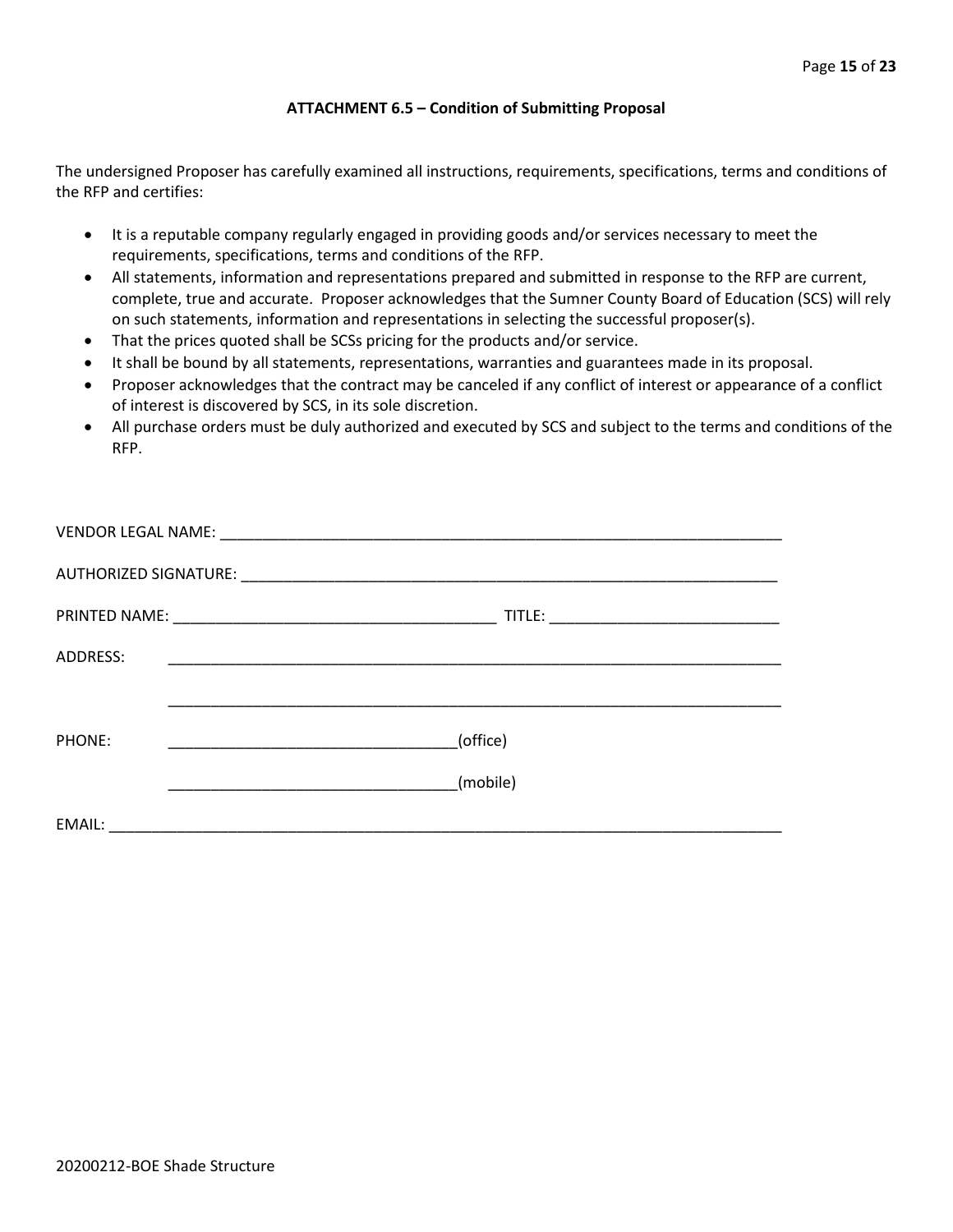#### **ATTACHMENT 6.6 – Statement of Non-Collusion**

The undersigned affirms that they are duly authorized to execute this contract, that this company, corporation, firm, partnership or individual has not prepared this proposal in collusion with any other respondent, and that the contents of this proposal as to prices, terms or conditions of said proposal have not been communicated by the undersigned nor by any employee or agent to any other person engaged in this type of business prior to the official opening of this proposal.

| Address: |          |  |  |  |  |  |  |
|----------|----------|--|--|--|--|--|--|
|          | (office) |  |  |  |  |  |  |
|          | (mobile) |  |  |  |  |  |  |
|          |          |  |  |  |  |  |  |
|          |          |  |  |  |  |  |  |
|          |          |  |  |  |  |  |  |
|          |          |  |  |  |  |  |  |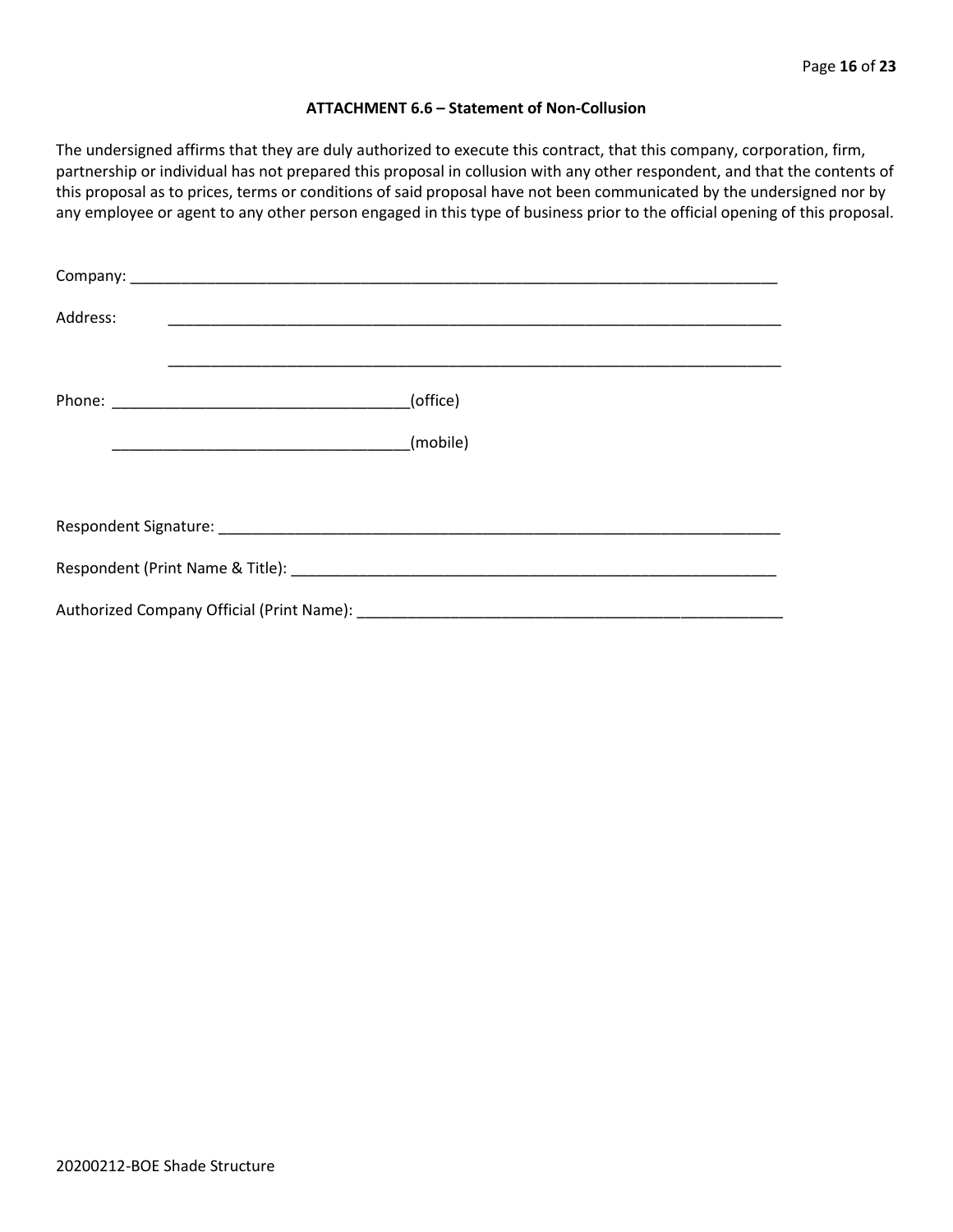#### **ATTACHMENT 6.7 – Attestation Re Personnel**

## **ATTESTATION RE PERSONNEL USED IN CONTRACT PERFORMANCE**

| CONTRACTOR LEGAL ENTITY NAME:                                          |  |
|------------------------------------------------------------------------|--|
| FEDERAL EMPLOYER IDENTIFICATION NUMBER:<br>(or Social Security Number) |  |

**The Contractor, identified above, does hereby attest, certify, warrant and assure that the Contractor shall not knowingly utilize the services of an illegal immigrant in the performance of this Contract and shall not knowingly utilize the services of any subcontractor who will utilize the services of an illegal immigrant in the performance of this Contract, T.C.A. § 12-3-309.**

SIGNATURE & DATE:

*NOTICE: This attestation MUST be signed by an individual empowered to contractually bind the Contractor.*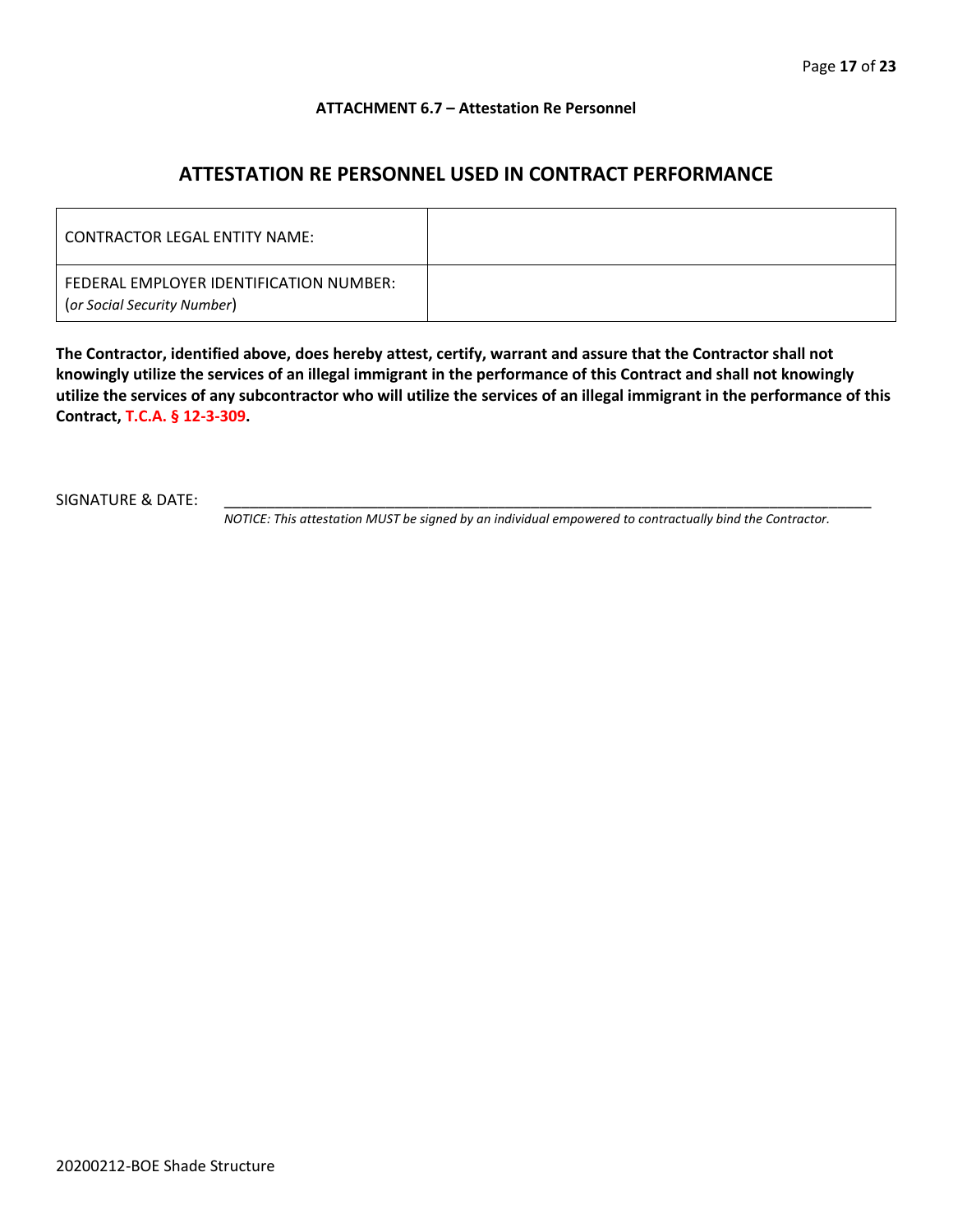#### **ATTACHMENT 6.8 – Drug Free Workplace Affidavit**

The Sumner County Board of Education is committed to maintaining a safe and productive work environment for its employees and to providing high quality service to its citizens. The goal of this policy is for Sumner County Board of Education employees and contractors to remain, or become and remain, drug-free. Abuse and dependency on alcohol and/or drugs can seriously affect the health of employees, contractors and citizens, jeopardize personal safety, impact the safety of others and impair job performance.

STATE OF

**COUNTY OF** \_\_\_\_\_\_\_\_\_\_\_\_\_\_\_\_\_\_\_\_\_\_\_\_\_\_\_\_\_\_\_\_\_

The undersigned, principal officer of

an employer of five (5) or more employees contracting with Sumner County Board of Education to provide goods or services, hereby states under oath as follows:

- 1. The undersigned is a principal officer of (hereinafter referred to as the "Company") and is duly authorized to execute this Affidavit on behalf of the Company.
- 2. The Company submits this Affidavit pursuant to **T.C.A. § 50-9-113**, which requires each employer with no less than five (5) employees receiving pay who contracts with the state and any local government to provide contracted services to submit an affidavit stating that such employer has a drug-free workplace program that complies with Title 50, Chapter 9 of the *Tennessee Code Annotated*.
- 3. The Company is in compliance with **T.C.A. § 50-9-113** and all applicable Federal Laws, Rules and Regulations requiring a drug-free workplace program.

Further affiant saith not.

| Principal Officer: |  |
|--------------------|--|
|                    |  |
| <b>STATE OF</b>    |  |

**COUNTY OF** \_\_\_\_\_\_\_\_\_\_\_\_\_\_\_\_\_\_\_\_\_\_\_\_\_\_\_\_\_\_\_\_\_\_

Before me personally appeared \_\_\_\_\_\_\_\_\_\_\_\_\_\_\_\_\_\_\_\_\_\_\_\_\_\_\_\_\_\_\_\_\_\_\_\_\_\_\_\_\_\_\_\_\_\_\_\_\_\_\_\_\_\_\_\_\_\_\_\_\_\_, with whom I am personally acquainted (or proved to me on the basis of satisfactory evidence) and who acknowledged that such person executed the foregoing affidavit for the purposes therein contained.

Witness my hand and seal at office this \_\_\_\_\_\_\_\_\_\_\_\_\_ day of \_\_\_\_\_\_\_\_\_\_\_\_\_\_\_\_\_\_\_\_\_, 20\_\_\_\_.

\_\_\_\_\_\_\_\_\_\_\_\_\_\_\_\_\_\_\_\_\_\_\_\_\_\_\_\_\_\_\_\_\_\_\_\_\_\_\_\_\_\_\_\_\_\_\_\_ Notary Public

My commission expires: \_\_\_\_\_\_\_\_\_\_\_\_\_\_\_\_\_\_\_\_\_\_\_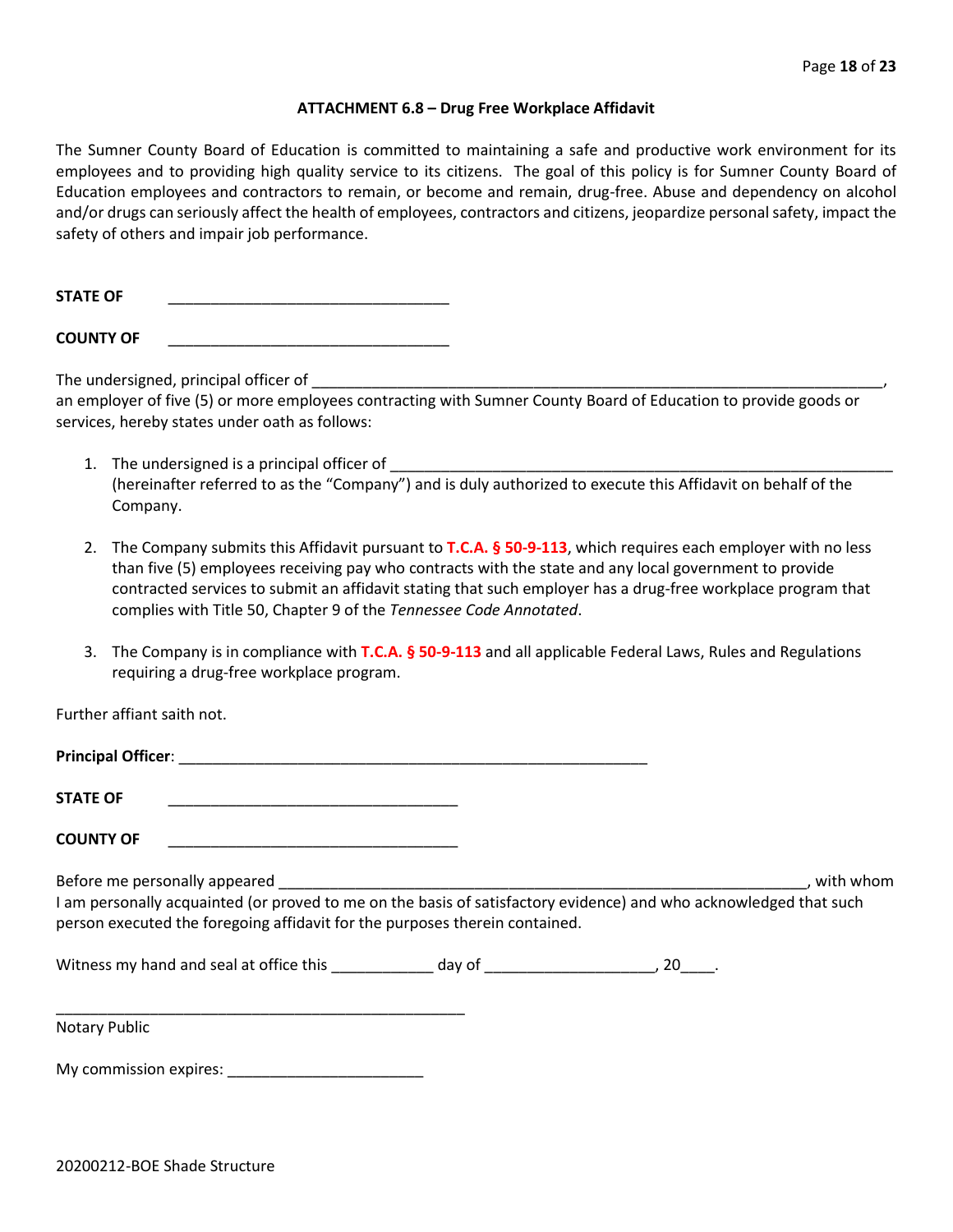#### **ATTACHMENT 6.9 – W9**

|                                                                                                                                                                                                                                                                                                                                             | <b>Request for Taxpayer</b><br>(Rev. December 2014)<br><b>Identification Number and Certification</b><br>Department of the Treasury<br>Internal Revenue Service<br>1 Name (as shown on your income tax return). Name is required on this line; do not leave this line blank. |                                                                                                                                                                                                                                                                                                                                                                                                                                                                                                                                                                                                                               |                                                                                                                                                                                                                                                        |    |                                                                                                      | Give Form to the<br>requester. Do not<br>send to the IRS.                                                                             |  |  |  |
|---------------------------------------------------------------------------------------------------------------------------------------------------------------------------------------------------------------------------------------------------------------------------------------------------------------------------------------------|------------------------------------------------------------------------------------------------------------------------------------------------------------------------------------------------------------------------------------------------------------------------------|-------------------------------------------------------------------------------------------------------------------------------------------------------------------------------------------------------------------------------------------------------------------------------------------------------------------------------------------------------------------------------------------------------------------------------------------------------------------------------------------------------------------------------------------------------------------------------------------------------------------------------|--------------------------------------------------------------------------------------------------------------------------------------------------------------------------------------------------------------------------------------------------------|----|------------------------------------------------------------------------------------------------------|---------------------------------------------------------------------------------------------------------------------------------------|--|--|--|
| $\sim$                                                                                                                                                                                                                                                                                                                                      | 2 Business name/disregarded entity name, if different from above                                                                                                                                                                                                             |                                                                                                                                                                                                                                                                                                                                                                                                                                                                                                                                                                                                                               |                                                                                                                                                                                                                                                        |    |                                                                                                      |                                                                                                                                       |  |  |  |
| Specific Instructions on page                                                                                                                                                                                                                                                                                                               | Individual/sole proprietor or<br>single-member LLC                                                                                                                                                                                                                           | 3 Check appropriate box for federal tax classification; check only one of the following seven boxes:<br>C Corporation<br>Limited liability company. Enter the tax classification (C=C corporation, S=S corporation, P=partnership) ▶                                                                                                                                                                                                                                                                                                                                                                                          | S Corporation Partnership<br>Trust/estate                                                                                                                                                                                                              |    |                                                                                                      | 4 Exemptions (codes apply only to<br>certain entities, not individuals; see<br>instructions on page 3):<br>Exempt payee code (if any) |  |  |  |
| Print or type                                                                                                                                                                                                                                                                                                                               | Note. For a single-member LLC that is disregarded, do not check LLC; check the appropriate box in the line above for<br>the tax classification of the single-member owner.<br>Other (see instructions) ▶                                                                     |                                                                                                                                                                                                                                                                                                                                                                                                                                                                                                                                                                                                                               |                                                                                                                                                                                                                                                        |    | Exemption from FATCA reporting<br>code (if any)<br>(Applies to accounts maintained outside the U.S.) |                                                                                                                                       |  |  |  |
| See                                                                                                                                                                                                                                                                                                                                         | 6 City, state, and ZIP code                                                                                                                                                                                                                                                  | 5 Address (number, street, and apt. or suite no.)                                                                                                                                                                                                                                                                                                                                                                                                                                                                                                                                                                             | Requester's name and address (optional)                                                                                                                                                                                                                |    |                                                                                                      |                                                                                                                                       |  |  |  |
|                                                                                                                                                                                                                                                                                                                                             | 7 List account number(s) here (optional)                                                                                                                                                                                                                                     |                                                                                                                                                                                                                                                                                                                                                                                                                                                                                                                                                                                                                               |                                                                                                                                                                                                                                                        |    |                                                                                                      |                                                                                                                                       |  |  |  |
| Part I                                                                                                                                                                                                                                                                                                                                      |                                                                                                                                                                                                                                                                              | <b>Taxpayer Identification Number (TIN)</b>                                                                                                                                                                                                                                                                                                                                                                                                                                                                                                                                                                                   |                                                                                                                                                                                                                                                        |    |                                                                                                      |                                                                                                                                       |  |  |  |
|                                                                                                                                                                                                                                                                                                                                             |                                                                                                                                                                                                                                                                              | Enter your TIN in the appropriate box. The TIN provided must match the name given on line 1 to avoid                                                                                                                                                                                                                                                                                                                                                                                                                                                                                                                          |                                                                                                                                                                                                                                                        |    | <b>Social security number</b>                                                                        |                                                                                                                                       |  |  |  |
|                                                                                                                                                                                                                                                                                                                                             |                                                                                                                                                                                                                                                                              | backup withholding. For individuals, this is generally your social security number (SSN). However, for a<br>resident alien, sole proprietor, or disregarded entity, see the Part I instructions on page 3. For other                                                                                                                                                                                                                                                                                                                                                                                                          |                                                                                                                                                                                                                                                        |    |                                                                                                      |                                                                                                                                       |  |  |  |
|                                                                                                                                                                                                                                                                                                                                             |                                                                                                                                                                                                                                                                              | entities, it is your employer identification number (EIN). If you do not have a number, see How to get a                                                                                                                                                                                                                                                                                                                                                                                                                                                                                                                      |                                                                                                                                                                                                                                                        |    |                                                                                                      |                                                                                                                                       |  |  |  |
|                                                                                                                                                                                                                                                                                                                                             | TIN on page 3.                                                                                                                                                                                                                                                               |                                                                                                                                                                                                                                                                                                                                                                                                                                                                                                                                                                                                                               |                                                                                                                                                                                                                                                        | or |                                                                                                      |                                                                                                                                       |  |  |  |
|                                                                                                                                                                                                                                                                                                                                             |                                                                                                                                                                                                                                                                              | Note. If the account is in more than one name, see the instructions for line 1 and the chart on page 4 for                                                                                                                                                                                                                                                                                                                                                                                                                                                                                                                    |                                                                                                                                                                                                                                                        |    | <b>Employer identification number</b>                                                                |                                                                                                                                       |  |  |  |
|                                                                                                                                                                                                                                                                                                                                             | guidelines on whose number to enter.                                                                                                                                                                                                                                         |                                                                                                                                                                                                                                                                                                                                                                                                                                                                                                                                                                                                                               |                                                                                                                                                                                                                                                        | -  |                                                                                                      |                                                                                                                                       |  |  |  |
| Part II                                                                                                                                                                                                                                                                                                                                     | Certification                                                                                                                                                                                                                                                                |                                                                                                                                                                                                                                                                                                                                                                                                                                                                                                                                                                                                                               |                                                                                                                                                                                                                                                        |    |                                                                                                      |                                                                                                                                       |  |  |  |
|                                                                                                                                                                                                                                                                                                                                             | Under penalties of perjury, I certify that:                                                                                                                                                                                                                                  |                                                                                                                                                                                                                                                                                                                                                                                                                                                                                                                                                                                                                               |                                                                                                                                                                                                                                                        |    |                                                                                                      |                                                                                                                                       |  |  |  |
|                                                                                                                                                                                                                                                                                                                                             |                                                                                                                                                                                                                                                                              | 1. The number shown on this form is my correct taxpayer identification number (or I am waiting for a number to be issued to me); and                                                                                                                                                                                                                                                                                                                                                                                                                                                                                          |                                                                                                                                                                                                                                                        |    |                                                                                                      |                                                                                                                                       |  |  |  |
|                                                                                                                                                                                                                                                                                                                                             |                                                                                                                                                                                                                                                                              | 2. I am not subject to backup withholding because: (a) I am exempt from backup withholding, or (b) I have not been notified by the Internal Revenue<br>Service (IRS) that I am subject to backup withholding as a result of a failure to report all interest or dividends, or (c) the IRS has notified me that I am<br>no longer subject to backup withholding; and                                                                                                                                                                                                                                                           |                                                                                                                                                                                                                                                        |    |                                                                                                      |                                                                                                                                       |  |  |  |
|                                                                                                                                                                                                                                                                                                                                             |                                                                                                                                                                                                                                                                              | 3. I am a U.S. citizen or other U.S. person (defined below); and                                                                                                                                                                                                                                                                                                                                                                                                                                                                                                                                                              |                                                                                                                                                                                                                                                        |    |                                                                                                      |                                                                                                                                       |  |  |  |
|                                                                                                                                                                                                                                                                                                                                             |                                                                                                                                                                                                                                                                              | 4. The FATCA code(s) entered on this form (if any) indicating that I am exempt from FATCA reporting is correct.                                                                                                                                                                                                                                                                                                                                                                                                                                                                                                               |                                                                                                                                                                                                                                                        |    |                                                                                                      |                                                                                                                                       |  |  |  |
|                                                                                                                                                                                                                                                                                                                                             | instructions on page 3.                                                                                                                                                                                                                                                      | Certification instructions. You must cross out item 2 above if you have been notified by the IRS that you are currently subject to backup withholding<br>because you have failed to report all interest and dividends on your tax return. For real estate transactions, item 2 does not apply. For mortgage<br>interest paid, acquisition or abandonment of secured property, cancellation of debt, contributions to an individual retirement arrangement (IRA), and<br>generally, payments other than interest and dividends, you are not required to sign the certification, but you must provide your correct TIN. See the |                                                                                                                                                                                                                                                        |    |                                                                                                      |                                                                                                                                       |  |  |  |
| Sign<br>Here                                                                                                                                                                                                                                                                                                                                | Signature of<br>U.S. person $\blacktriangleright$                                                                                                                                                                                                                            |                                                                                                                                                                                                                                                                                                                                                                                                                                                                                                                                                                                                                               | Date P                                                                                                                                                                                                                                                 |    |                                                                                                      |                                                                                                                                       |  |  |  |
|                                                                                                                                                                                                                                                                                                                                             | <b>General Instructions</b>                                                                                                                                                                                                                                                  |                                                                                                                                                                                                                                                                                                                                                                                                                                                                                                                                                                                                                               | ● Form 1098 (home mortgage interest), 1098-E (student loan interest), 1098-T<br>(tuition)                                                                                                                                                              |    |                                                                                                      |                                                                                                                                       |  |  |  |
|                                                                                                                                                                                                                                                                                                                                             |                                                                                                                                                                                                                                                                              | Section references are to the Internal Revenue Code unless otherwise noted.                                                                                                                                                                                                                                                                                                                                                                                                                                                                                                                                                   | · Form 1099-C (canceled debt)                                                                                                                                                                                                                          |    |                                                                                                      |                                                                                                                                       |  |  |  |
|                                                                                                                                                                                                                                                                                                                                             |                                                                                                                                                                                                                                                                              | Future developments. Information about developments affecting Form W-9 (such                                                                                                                                                                                                                                                                                                                                                                                                                                                                                                                                                  | . Form 1099-A (acquisition or abandonment of secured property)                                                                                                                                                                                         |    |                                                                                                      |                                                                                                                                       |  |  |  |
| as legislation enacted after we release it) is at www.irs.gov/fw9.<br><b>Purpose of Form</b>                                                                                                                                                                                                                                                |                                                                                                                                                                                                                                                                              | Use Form W-9 only if you are a U.S. person (including a resident alien), to<br>provide your correct TIN.                                                                                                                                                                                                                                                                                                                                                                                                                                                                                                                      |                                                                                                                                                                                                                                                        |    |                                                                                                      |                                                                                                                                       |  |  |  |
| An individual or entity (Form W-9 requester) who is required to file an information<br>return with the IRS must obtain your correct taxpayer identification number (TIN)                                                                                                                                                                    |                                                                                                                                                                                                                                                                              |                                                                                                                                                                                                                                                                                                                                                                                                                                                                                                                                                                                                                               | If you do not return Form W-9 to the requester with a TIN, you might be subject<br>to backup withholding. See What is backup withholding? on page 2.                                                                                                   |    |                                                                                                      |                                                                                                                                       |  |  |  |
| which may be your social security number (SSN), individual taxpayer identification<br>number (ITIN), adoption taxpayer identification number (ATIN), or employer<br>identification number (EIN), to report on an information return the amount paid to<br>you, or other amount reportable on an information return. Examples of information |                                                                                                                                                                                                                                                                              |                                                                                                                                                                                                                                                                                                                                                                                                                                                                                                                                                                                                                               | By signing the filled-out form, you:<br>1. Certify that the TIN you are giving is correct (or you are waiting for a number<br>to be issued).                                                                                                           |    |                                                                                                      |                                                                                                                                       |  |  |  |
|                                                                                                                                                                                                                                                                                                                                             |                                                                                                                                                                                                                                                                              | returns include, but are not limited to, the following:                                                                                                                                                                                                                                                                                                                                                                                                                                                                                                                                                                       | 2. Certify that you are not subject to backup withholding, or                                                                                                                                                                                          |    |                                                                                                      |                                                                                                                                       |  |  |  |
|                                                                                                                                                                                                                                                                                                                                             | · Form 1099-INT (interest earned or paid)                                                                                                                                                                                                                                    |                                                                                                                                                                                                                                                                                                                                                                                                                                                                                                                                                                                                                               | 3. Claim exemption from backup withholding if you are a U.S. exempt payee. If                                                                                                                                                                          |    |                                                                                                      |                                                                                                                                       |  |  |  |
|                                                                                                                                                                                                                                                                                                                                             |                                                                                                                                                                                                                                                                              | . Form 1099-DIV (dividends, including those from stocks or mutual funds)                                                                                                                                                                                                                                                                                                                                                                                                                                                                                                                                                      | applicable, you are also certifying that as a U.S. person, your allocable share of<br>any partnership income from a U.S. trade or business is not subject to the                                                                                       |    |                                                                                                      |                                                                                                                                       |  |  |  |
| . Form 1099-MISC (various types of income, prizes, awards, or gross proceeds)<br>. Form 1099-B (stock or mutual fund sales and certain other transactions by<br>brokers)                                                                                                                                                                    |                                                                                                                                                                                                                                                                              |                                                                                                                                                                                                                                                                                                                                                                                                                                                                                                                                                                                                                               | withholding tax on foreign partners' share of effectively connected income, and<br>4. Certify that FATCA code(s) entered on this form (if any) indicating that you are<br>exempt from the FATCA reporting, is correct. See What is FATCA reporting? on |    |                                                                                                      |                                                                                                                                       |  |  |  |
| page 2 for further information.<br>· Form 1099-S (proceeds from real estate transactions)                                                                                                                                                                                                                                                   |                                                                                                                                                                                                                                                                              |                                                                                                                                                                                                                                                                                                                                                                                                                                                                                                                                                                                                                               |                                                                                                                                                                                                                                                        |    |                                                                                                      |                                                                                                                                       |  |  |  |
|                                                                                                                                                                                                                                                                                                                                             |                                                                                                                                                                                                                                                                              | . Form 1099-K (merchant card and third party network transactions)                                                                                                                                                                                                                                                                                                                                                                                                                                                                                                                                                            |                                                                                                                                                                                                                                                        |    |                                                                                                      |                                                                                                                                       |  |  |  |

Cat. No. 10231X

Form **W-9** (Rev. 12-2014)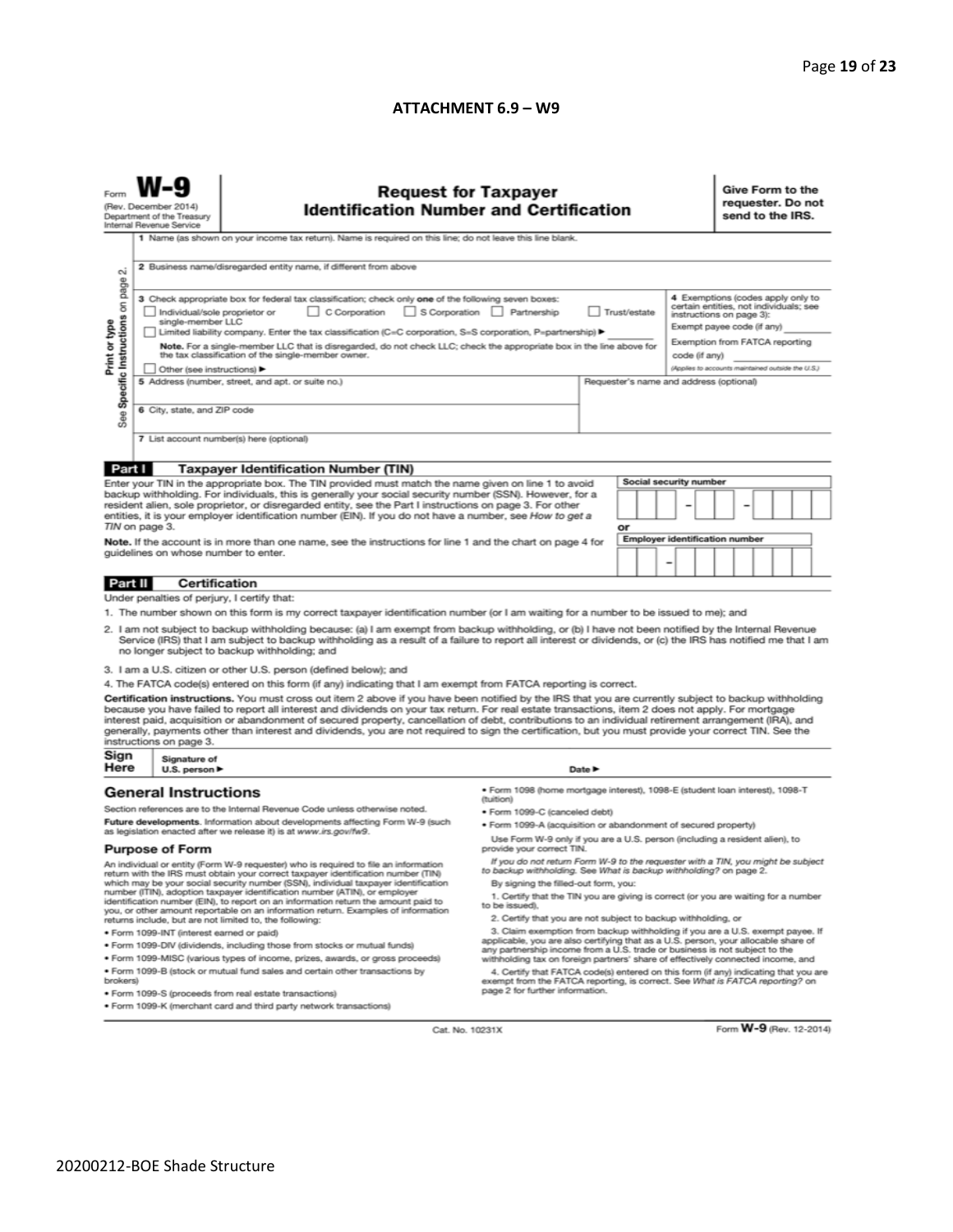#### **ATTACHMENT 6.10 – Standard Terms & Conditions SUMNER COUNTY BOARD OF EDUCATION (SCS)**

#### **1. PREPARATION AND SUBMISSION OF BID.**

- **a.** Failure to examine any drawings**,** specifications, or instructions will be at the proposer's risk. Any deviation from the stated terms, conditions and specifications must be coordinated with and approved in writing by the SCS Purchasing Supervisor.
- **b.** RFP/ITB SUBMITTAL / SIGNATURE: Proposal shall give the full name and business address of the bidder. If the proposer is a corporation, the name shall be stated as it is in the corporate charter. Proposals must be signed in ink by the proposer's authorized agent. Unsigned proposals will be rejected. Proposals are to be sealed and the outside of the envelope is to reference the RFP/ITB number. The person signing the proposal must show their title, and if requested by the institution, must furnish satisfactory proof of his or her authority to bind his or her company in contract. Proposer understands that by submitting a proposal with an authorized signature, it shall constitute an offer to SCS. Proposals must be typewritten or in ink; otherwise they may not be considered. Purchase orders will be issued to the firm name appearing on the W9. Electronic submissions via email, fax, etc. shall not be accepted.
- **c.** SCS is not responsible for any costs incurred by any vendor pursuant to the RFP/ITB. The vendor shall be responsible for all costs incurred in connection with the preparation and submission of its proposal.
- **d.** All proposers must be in compliance with T.C.A. § 62-6-119 at the time of proposal submission and provide evidence of compliance with the applicable provisions of the chapter before such proposal may be considered.
- **e.** Proposals are to be received in the location designated in the RFP/ITB no later than the specified date and time. Late submissions will NOT be opened or considered.
- **f.** No erasures permitted. Errors may be crossed out and corrections printed in ink or typewritten adjacent to error and must be initialed in ink by person signing the proposal.
- **g.** Specifications: Reference to available specifications shall be sufficient to make the terms of the specifications binding on the proposer. The use of the name of a manufacturer, or any special brand or make in describing an item does not restrict the proposer to that manufacturer or specific article, unless specifically stated. Comparable products of other manufacturers will be considered if proof of compatibility is contained in the proposal. Proposers are required to notify SCSs Purchasing Supervisor whenever specifications/procedures are not perceived to be fair and open. The articles on which the proposal is submitted must be equal or superior to that specified. Informative and Descriptive Literature: The proposer must show brand or trade names of the articles proposed, when applicable. It shall be the responsibility of the proposer, including proposer's whose product is referenced, to furnish with the proposer such specifications, catalog pages, brochures or other data as will provide an adequate basis for determining the quality and functional capabilities of the product offered. Failure to provide this data may be considered valid justification for rejection of proposer.
- **h.** Samples: Samples of items when called for, must be furnished free of expense, and if not destroyed will, upon proposer's request within ten (10) days of RFP/ITB opening, be returned at the proposer's expense. Each sample must be labeled with the proposer's name, manufacturer's brand name and number, RFP/ITB number and item reference.
- **i.** Time of Performance: The number of calendar days in which delivery is to be made after receipt of order shall be stated in the RFP/ITB and may be a factor in making an award, price notwithstanding. If no delivery time is stated in the bid, bidder agrees that delivery is to be made within two weeks (10 business days) of order.
- **j.** Transportation and delivery charges should be included in the price and be fully prepaid by the vendor to the destination specified in the RFP/ITB. Proposal prices shall include delivery of all items F.O.B. destination.
- **k.** New materials and supplies must be delivered unless otherwise specifically stated in the RFP/ITB.
- **l.** Alternate/multiple bids will not be considered unless specifically called for in the RFP/ITB.
- **m.** Only proposals submitted on RFP/ITB forms furnished by SCS will be considered.
- n. By signing this RFP/ITB where indicated, the proposer agrees to strictly abide by all local, state and federal statutes and regulations. The proposer further certifies that this proposer is made without collusion or fraud.
- **o.** Error in Proposal. In case of error in the extension of prices in the proposal, the unit price will govern. Late submissions will NOT be opened or considered. Proposers are cautioned to verify their proposals before submission, as amendments received after the RFP/ITB deadline will not be considered. No proposals shall be altered, amended or withdrawn after opening. After proposal opening, a proposer may withdraw a proposal only when there is obvious clerical error such as a misplaced decimal point, or when enforcement of the proposal would impose unconscionable hardship due to an error in the proposal resulting in a quotation substantially below the other proposals received. Proposal withdrawals will be considered only upon written request of the proposer.
- **2. OPEN RECORDS.** In order to comply with the provisions of the Tennessee Open Records Act, all proposals will be publicly opened and are subject to public inspection after the award upon written request. Proposers may be present at RFP/ITB opening. Summary information will be posted the SCS website, www.sumnerschools.org under the Invitation to Bid link.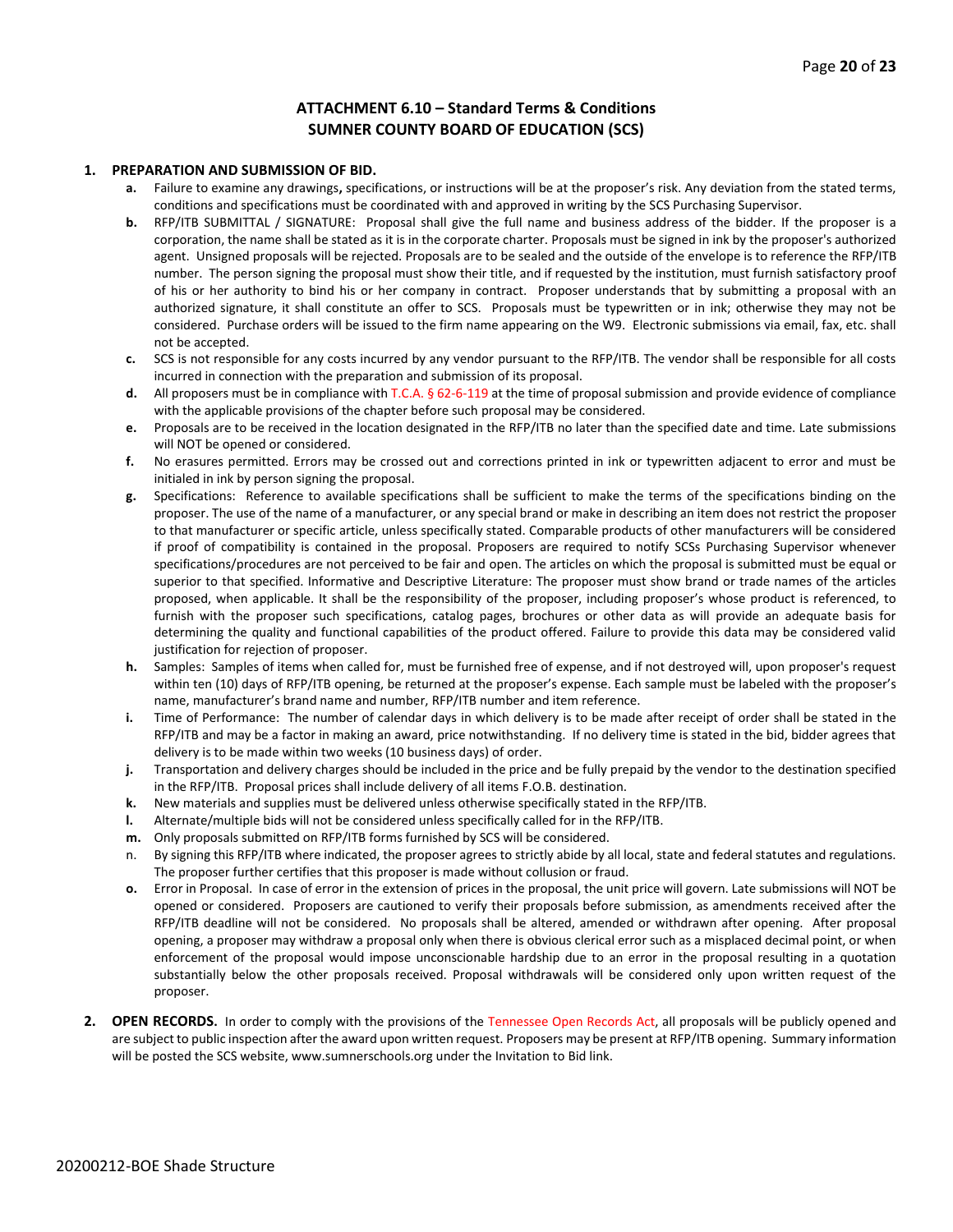- **3. ACCEPTANCE AND AWARD.** SCS reserves the right to reject any and all proposals and to waive any informality in proposals and, unless otherwise specified by the proposer to accept any item in the proposal. Action to reject all proposals shall be taken for unreasonably high prices, errors in the proposal documents, cessation of need, unavailability of funds, or any other reason approved by SCS.
	- a. Contracts and purchases will be made with the lowest, responsive, responsible, qualified proposer. The quality of the articles to be supplied, their conformity with the specifications, their suitability to the requirements of the Institution, cash discount offered, and the delivery terms will be taken into consideration.
	- b. Any deviation from these stated terms, specifications and conditions must be coordinated with and approved in writing by the Purchasing Supervisor.
	- c. Prices quoted on the response (if any) are to be considered firm and binding until the said equipment, supplies or services are in the possession of SCS.
	- d. SCS reserves the right to order more or less than the quantity listed in the proposal.
	- e. If a proposer fails to state a time within which a proposal must be accepted, it is understood and agreed that SCS shall have ninety (90) days to accept.
	- f. No purchase or contract is authorized or valid until the issuance of a SCS purchase order in accordance with SCS policy. No SCS employee is authorized to purchase equipment, supplies or services prior to the issuance of such a purchase order.
	- g. The contract may not be assigned without written SCS consent.
	- h. If the appropriate space is marked on the RFP/ITB, other Institutions (such as State, Local and/or Public Agencies) may purchase off the contract during the same period as SCS.
	- i. The awarded proposer will be required to post a performance and payment bond in the amount of 25% of the contract price if it exceeds \$100,000 as stated by T.C.A. §12-4-201.
	- j. If the project cost is in excess of \$25,000 a performance bond must be secured by the requesting part in an amount equal to the market improvement value.
	- k. By submission of this bid and signature thereof, the Bidder acknowledges compliance with the provisions of Public Chapter No. 587 / Senate Bill No. 2048 (Employee Background Check). The Bidder further agrees to submit a formal certification thereof prior to commencing work.
- **4. PAYMENT**. Payment terms must be specified in the proposal, including any discounts for early payment. Partial payments will not be approved unless justification for such payment can be shown. Terms will be NET 30 days. Payment will not be made until the conditions and specifications of the RFP/ITB are inspected and approved as conforming by persons appointed by SCS.
- **5. DEFAULT OF SELECTED VENDOR.** In case of vendor default, SCS may procure the articles or services from other sources and hold the defaulting vendor responsible for any resulting cost. If the awarded vendor violates any terms of their response, the contract, SCS policy or any law, they may be disqualified from proposing for a period of two years for minor violations or longer for major violations. Proposals from disqualified proposers will not be accepted during the period of disqualification.
- **6. INSPECTION OF PURCHASES.** Articles received which are not equivalent will not be accepted and will be picked up by the vendor or returned to vendor, shipping charges collect. SCS shall have a reasonable period in which to inspect and accept or reject materials without liability. If necessity requires SCS to use nonconforming materials, an appropriate reduction in payment may be made.
- **7. TAXES.** SCS is tax exempt; do not include taxes in quotation. Vendors making improvements or additions to or performing repair work on real property for SCS are liable for any applicable sales or use tax on tangible personal property used in connection with the contract or furnished to vendors by the state for use under the contract.
- **8. NONDISCRIMINATION.** SCS is an equal opportunity employer. SCS and bidder agree to comply with Titles VI and VII of the Civil Rights Act of 1964, Title IX of the Education Amendments of 1972, Section 504 of the Rehabilitation Act of 1973, Executive Order 11,246, the Americans with Disabilities Act of 1990 and the related regulations to each. Each party assures that it will not discriminate against any individual including, but not limited to employees or applicants for employment and/or students, because of race, religion, creed, color, sex, age, disability, veteran status or national origin. In the event that any claims should arise with regards to violations of any such local, state or federal law, statues, rule or regulations, the vendor will indemnify and hold SCS harmless for any damages, including court costs or attorney fees, which might be incurred.
- **9. PROHIBITIONS/NO VENDOR CONTRACT FORM.** Acceptance of gifts from vendors is prohibited. T.C.A. §12-4-106. The contract documents for purchase under this RFP/ITB shall consist of the successful proposer's bid and SCSs purchase order. The proposer may request exceptions to terms and conditions and/or request SCS to accept other terms and conditions by means of subsequent documents such as invoices, warranty agreements, license agreements, etc. All subsequent documents shall be open to revision for impermissible language. SCS reserves the right to render the proposal unresponsive and subject the proposal to rejection if successful terms cannot be negotiated.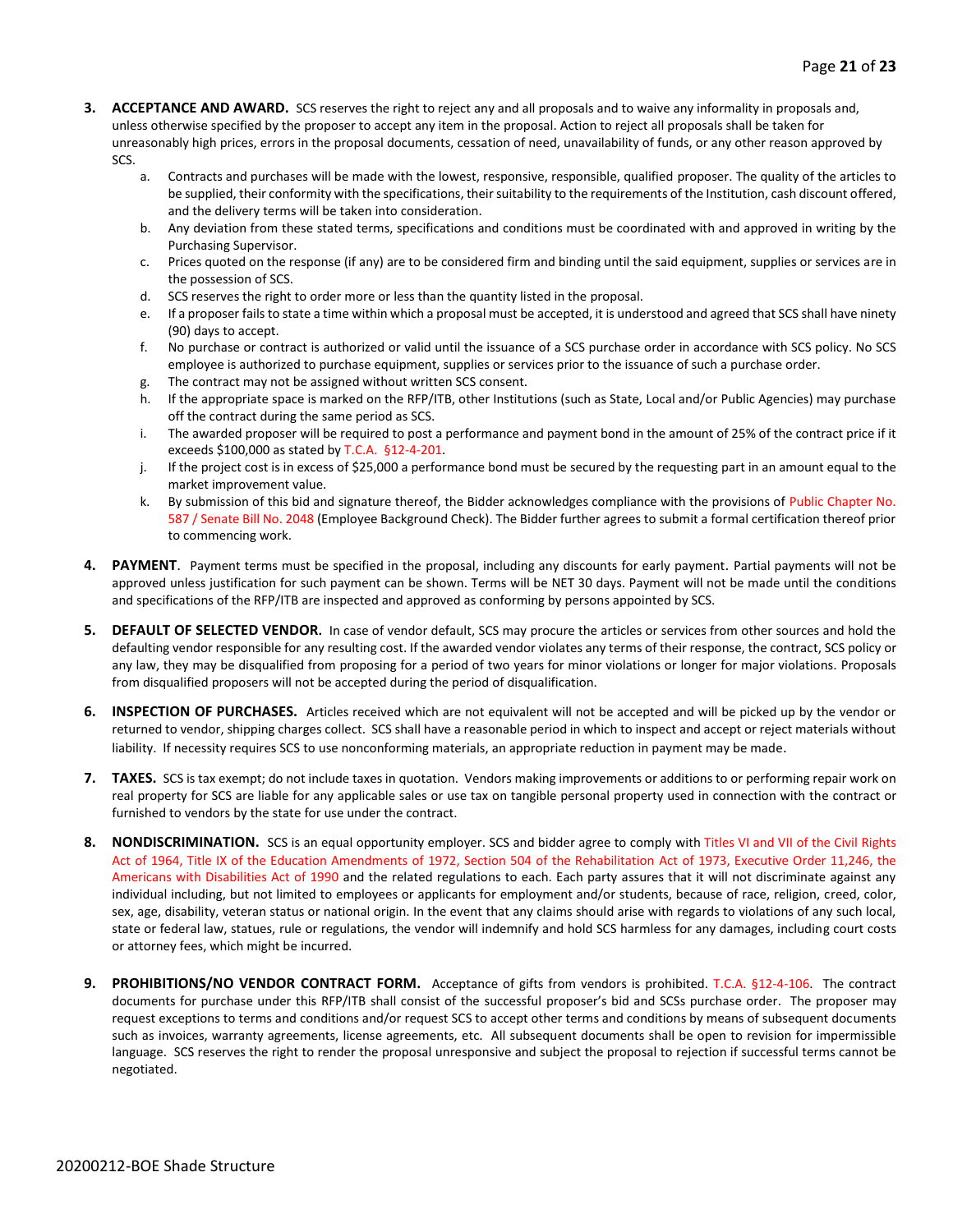- **10. PROHIBITION ON HIRING ILLEGAL IMMIGRANTS.** Tennessee Public Chapter No. 878 of 2006, T.C.A. §12-3-309, requires that Contractor attest in writing that Contractor will not knowingly utilize the services of illegal immigrants in the performance of this Contract and will not knowingly utilize the services of any subcontractor, if permitted under this Contract, who will utilize the services of illegal immigrants in the performance of this Contract. The attestation shall be made on the form, Attestation re Personnel Used in Contract Performance ("the Attestation"), which is attached and hereby incorporated by this reference.
- **11. SALES AND USE TAX.** Before the Purchase Order/Contract resulting from this RFP/ITB is signed, the apparent successful proposer must be registered with the Department of Revenue for the collection of Tennessee sales and use tax as required by T.C.A. §12-3-306.
- **12. ASSIGNMENT.** Neither the vendor nor SCS may assign this agreement without prior written consent of the other party.
- **13. LIABILITIES.** The vendor shall indemnify SCS against liability for any suits, actions or claims of any character arising from or relating to the performance under this agreement by the vendor or its subcontractors. SCS has no obligation for the payment of any judgement or the settlement of any claim made against the vendor or its subcontractors as a result of obligations under this contract.
- **14. APPLICABLE LAW.** Any contract shall be interpreted under the laws and statutes of the State of Tennessee. SCS does not enter into contracts which provide for mediation or arbitration. Any action arising from any contract made from this RFP/ITB shall be brought in the state courts in Sumner County, TN or in the United States Federal District Court for the Middle District of Tennessee.

Additionally, it is a violation of state statutes to purchase materials, supplies, services or any other item from a vendor that is a commissioner, official, employee or board member that has any financial or beneficial interest in such transaction, T.C.A. §12-4-101.

- **15. FUNDS**. The Proposer understands and accepts the non-appropriation of funds provision of SCS.
- **16. DATA PRIVACY AND SECURITY**. Personal Information (PI) includes but is not limited to that information protected by HIPAA, the HITECH Act, FERPA, or Gramm-Leach-Bliley) or such information which would allow a third party to gain access to the personal, medical or financial records of any of any party. Vendor represents and warrants that its collection, access, use, storage, disposal and disclosure of PI complies with all applicable federal and state privacy and data protection laws. Vendor represents and warrants that Vendor will maintain compliance with the SSAE 16 standard, and shall undertake any audits and risk assessments Vendor deems necessary to maintain compliance with SSAE16. If PI provided by SCS to Vendor is subject to FERPA. Vendor agrees that in its handling of FERPA data it will perform as a school official as that term is defined by FERPA regulations. Vendor acknowledges that its improper disclosure or redisclosure of PI covered by FERPA may, under certain circumstances, result in Vendor's exclusion from eligibility to contract with SCS for at least five (5) years. Vendor shall provide SCS with the name and contact information for an employee of Vendor who shall serve as SCS's primary security contact and shall be available to assist Customer twenty-four (24) hours per day, seven (7) days per week as a contact in resolving obligations associated with any security incident in which it is reasonably suspected that there has been a breach of information security. Vendor shall immediately mitigate or resolve any Security Incident, at Vendor's expense and in accordance with applicable privacy rights, laws, regulations and standards. Vendor shall reimburse SCS for actual costs incurred by SCS in responding to, and mitigating damages caused by, any Security Incident, including all costs of notice and/or remediation incurred under applicable law as a result of the Security Incident.
- **17. IRAN DIVESTMENT ACT.** By submission of this proposal, each proposer and each person signing on behalf of any proposer certified, and in the case of a joint proposal, each party thereto certifies as to its own organization, under penalty of perjury, that to the best of its knowledge and belief that each proposer is not on the list created pursuant to T.C.A. §12-12-106.
- **18. COMPLIANCE WITH CONDUCT STANDARDS**. Contractors shall be fully responsible for the conduct of its employees, subcontractors, representatives and agents. Loud or offensive music, language or behavior is unacceptable. Tobacco use of any type and vaping is prohibited on SCS property. Contact or interaction with staff or students is not allowed excepted between designated representatives of SCS and Contractor.